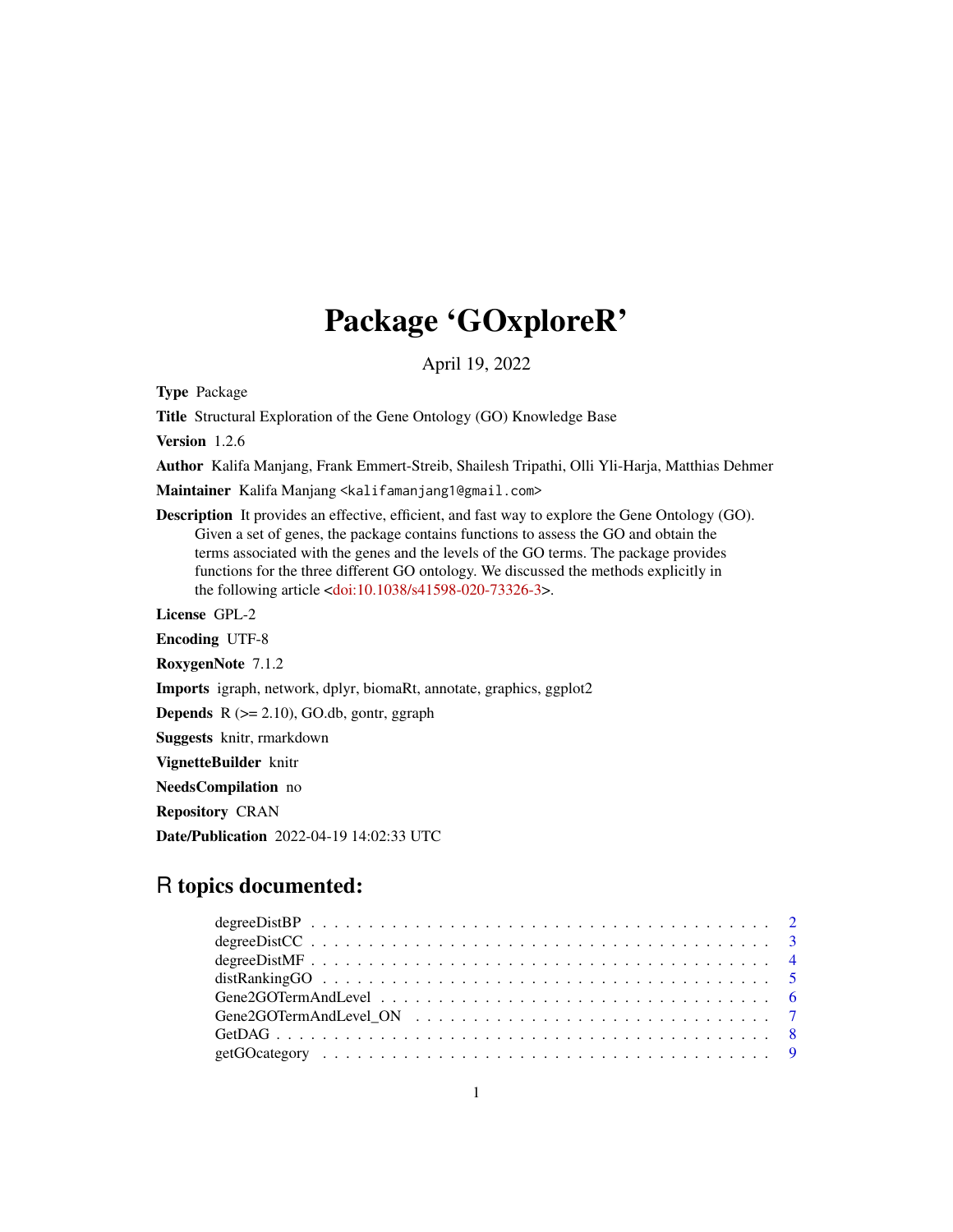<span id="page-1-0"></span>

|       |                                                                                          | 9  |
|-------|------------------------------------------------------------------------------------------|----|
|       | GetLeafNodesCC                                                                           | 10 |
|       | GetLeafNodesMF                                                                           | 11 |
|       | GO2DecBP                                                                                 | 12 |
|       |                                                                                          | 12 |
|       |                                                                                          | 13 |
|       |                                                                                          | 14 |
|       | GOTermBP2ChildLevel.                                                                     | 14 |
|       | $GOTermBPOnLevel$                                                                        | 15 |
|       | GOTermCC2ChildLevel                                                                      | 16 |
|       | GOTermCCOnLevel                                                                          | 16 |
|       | GOTermMF2ChildLevel                                                                      | 17 |
|       | <b>GOTermMFOnLevel</b>                                                                   | 18 |
|       | Level2GOTermBP<br>de la caractería de la caractería de la caractería                     | 18 |
|       | Level2GOTermCC<br>and the state of the state of the state                                | 19 |
|       | Level2GOTermMF                                                                           | 20 |
|       | Level2JumpNodeBP<br>.                                                                    | 21 |
|       | Level2JumpNodeCC<br>$\mathbf{1}$ $\mathbf{1}$ $\mathbf{1}$ $\mathbf{1}$<br>$\mathcal{L}$ | 22 |
|       | Level2JumpNodeMF                                                                         | 22 |
|       | Level2LeafNodeBP                                                                         | 23 |
|       | Level2LeafNode $CC$                                                                      | 24 |
|       | Level2LeafNodeMF                                                                         | 25 |
|       | Level2NoLeafNodeBP                                                                       | 25 |
|       | Level2NoLeafNodeCC                                                                       | 26 |
|       | Level2NoLeafNodeMF                                                                       | 27 |
|       |                                                                                          | 28 |
|       |                                                                                          | 28 |
|       |                                                                                          | 29 |
|       |                                                                                          | 30 |
|       | scoreRankingGO                                                                           | 31 |
|       |                                                                                          | 31 |
|       | visRDAGCC                                                                                | 33 |
|       | visRDAGMF                                                                                | 34 |
|       | $visRsubDAGBP$                                                                           | 35 |
|       | visRsubDAGCC.                                                                            | 36 |
|       | visRsubDAGMF                                                                             | 36 |
|       |                                                                                          |    |
| Index |                                                                                          | 38 |
|       |                                                                                          |    |

degreeDistBP *Degree distribution of the GO biological process (BP) terms on a GOlevel*

# Description

For a directed graph, the in-degree nodes are the nodes which have edges coming into them and the out-degree nodes are those which have edges going out of them. The degreeDistBP function shows the distribution of these degrees over a particular GO-level. A bar plot is obtain which shows how many nodes in the GO-level have a certain degree k.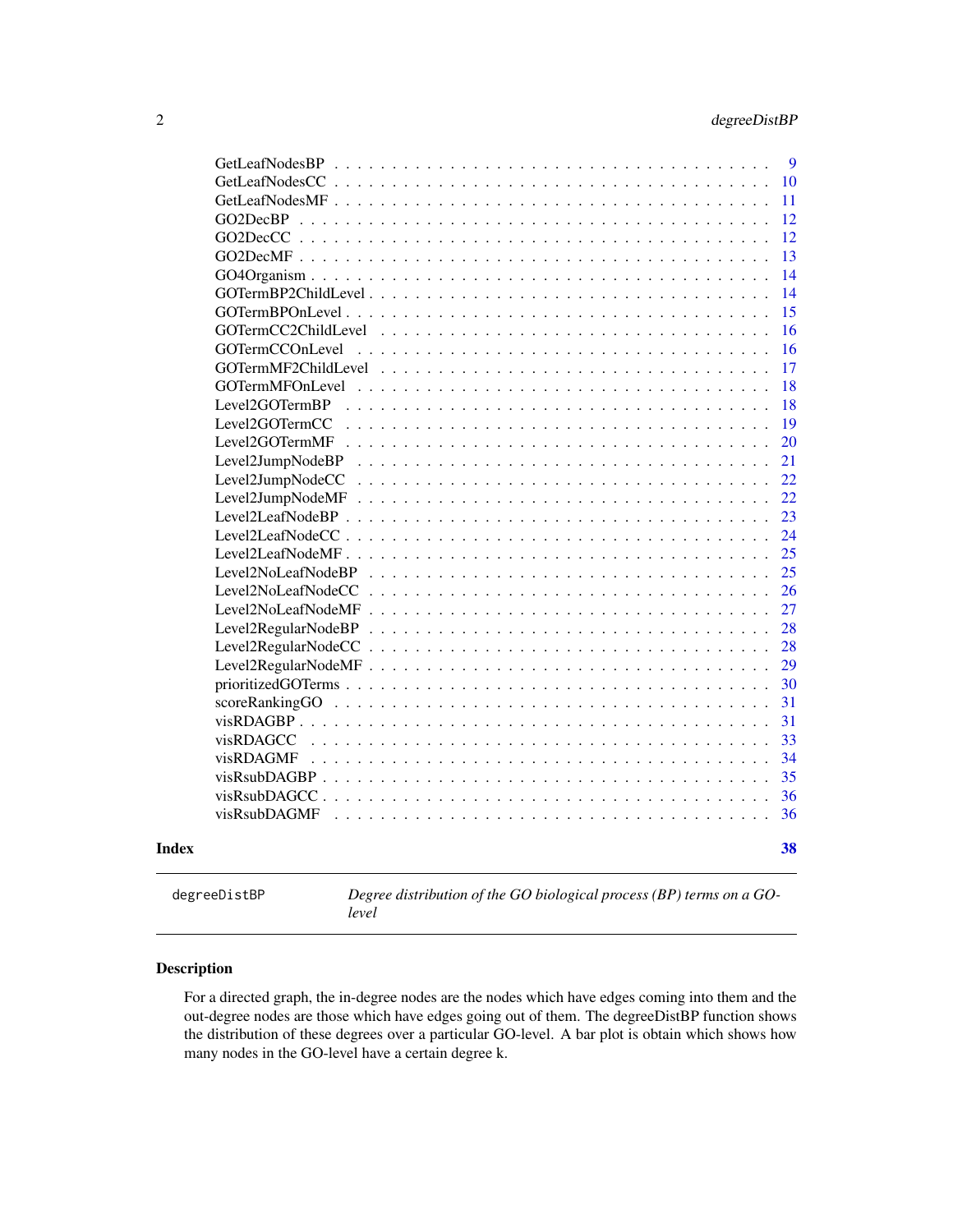# <span id="page-2-0"></span>degreeDistCC 3

# Usage

degreeDistBP(level)

# Arguments

level A numeric value for the GO-level

# Value

A plot showing the degree distribution

# Examples

```
# Degree distribution of GO-terms on level 3
degreeDistBP(level = 3)
# Degree distribution of GO-terms on level 9
```
degreeDistBP(level = 9)

| degreeDistCC | Degree distribution of the GO cellular component (CC) terms on a GO |
|--------------|---------------------------------------------------------------------|
|              | level                                                               |

# Description

For a directed graph, the in-degree nodes are the nodes which have edges coming into them and the out-degree nodes are those which have edges going out of them. The degreeDistCC function shows the distribution of these degrees over a particular GO level. A bar plot is obtain which shows how many nodes in the GO level have a certain degree k.

# Usage

```
degreeDistCC(level)
```
# Arguments

level A numeric value for the GO level

# Value

A plot showing the degree distribution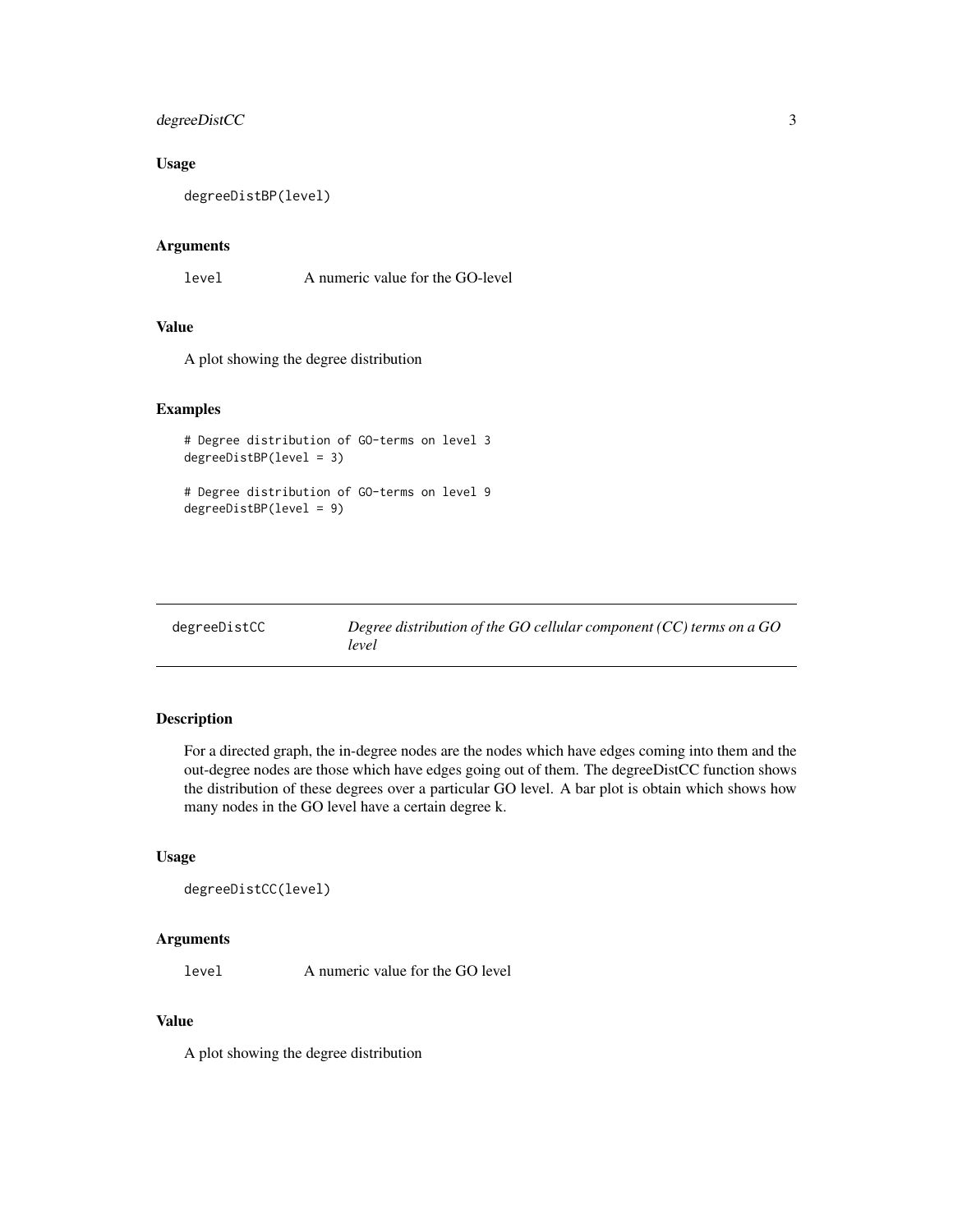# Examples

```
# Degree distribution of GO terms on level 8
degreeDistCC(level = 8)
# Degree distribution of GO terms on level 6
degreeDistCC(level = 6)
```
degreeDistMF *Degree distribution of the GO molecular function (MF) terms on a GO-level*

#### Description

For a directed graph, the in-degree nodes are the nodes which have edges coming into them and the out-degree nodes are those which have edges going out of them. The degreeDistMF function shows the distribution of these degrees over a particular GO-level. A bar plot is obtain which shows how many nodes in the GO-level have a certain degree k.

#### Usage

```
degreeDistMF(level)
```
#### Arguments

level A numeric value for the GO-level

# Value

A plot showing the degree distribution

```
# Degree distribution of GO-terms on level 3
degreeDistMF(level = 3)
```

```
# Degree distribution of GO-terms on level 10
degreeDistMF(level = 10)
```
<span id="page-3-0"></span>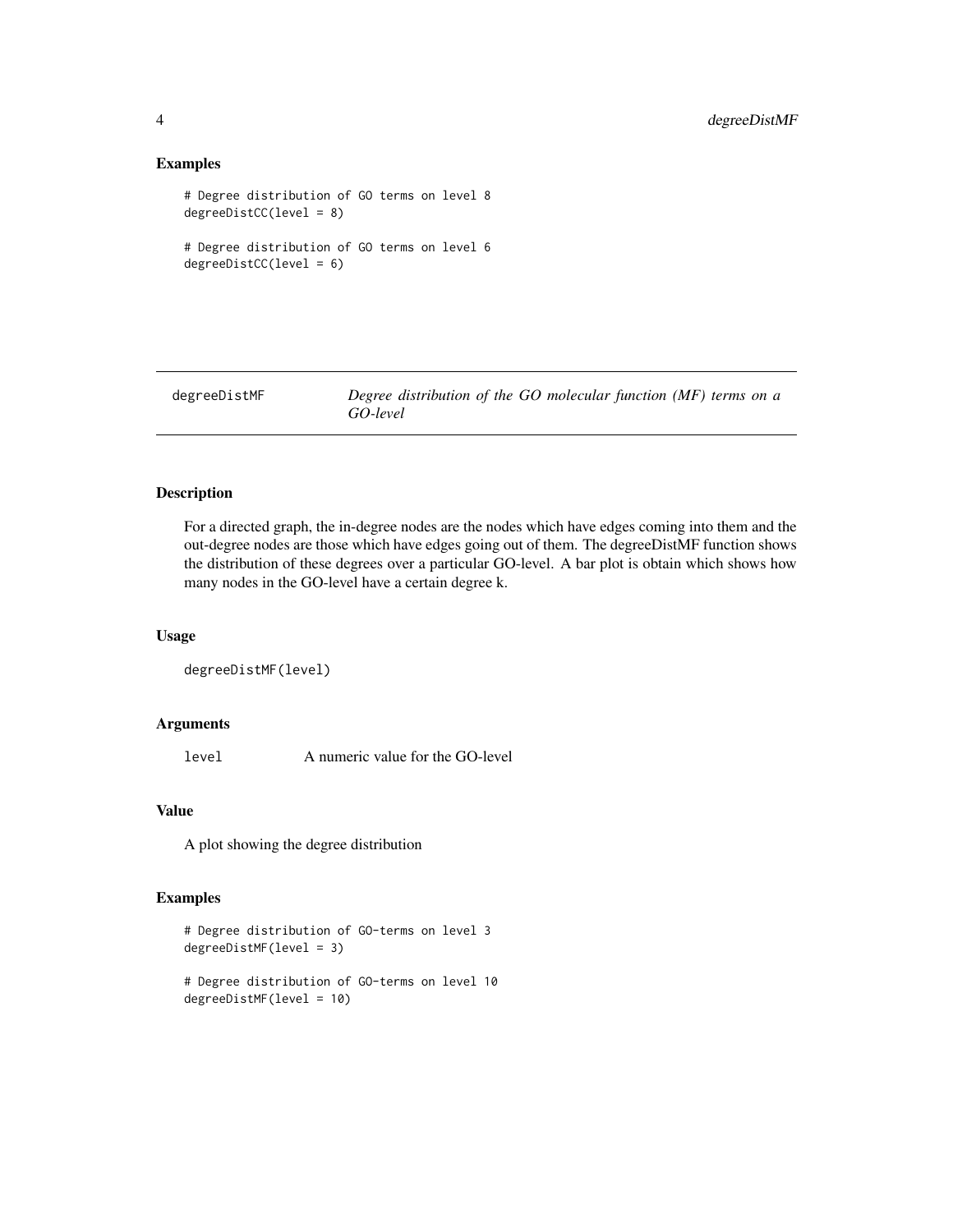<span id="page-4-0"></span>

distRankingGO returns the ranking of GO-terms based on the GO-terms hierarchy level and the maximal depth of paths in the GO-DAG passing through these GO-terms.

# Usage

distRankingGO(goterm, domain = "BP", plot = TRUE)

# Arguments

| goterm | A list of GO-terms to be ordered                                                 |
|--------|----------------------------------------------------------------------------------|
| domain | The ontology of the GO-terms. The default is "BP"                                |
| plot   | If FALSE the visualisation of the ordering is not provided. The default is TRUE. |

# Value

The function returns the ordered GO-terms, the indices corresponding to these GO-terms, the distance between the GO-terms hierarchy level and the maximal depth of paths in the GO-DAG passing through these GO-terms and a plot of the visualisaiton by default.

```
goterm <- c("GO:0000278","GO:0006414","GO:0022403","GO:0006415",
"GO:0045047","GO:0072599","GO:0006613","GO:0000184","GO:0070972",
"GO:0006413","GO:0000087","GO:0000280","GO:0000279","GO:0006612",
"GO:0000956","GO:0048285","GO:0019080","GO:0019083","GO:0043624",
"GO:0006402","GO:0032984","GO:0006401","GO:0072594","GO:0019058",
"GO:0051301","GO:0016071","GO:0006412","GO:0002682","GO:0022411",
"GO:0006614")
```

```
#The GO-terms in the list are ordered
distRankingGO(goterm = goterm, domain = "BP", plot = TRUE)
```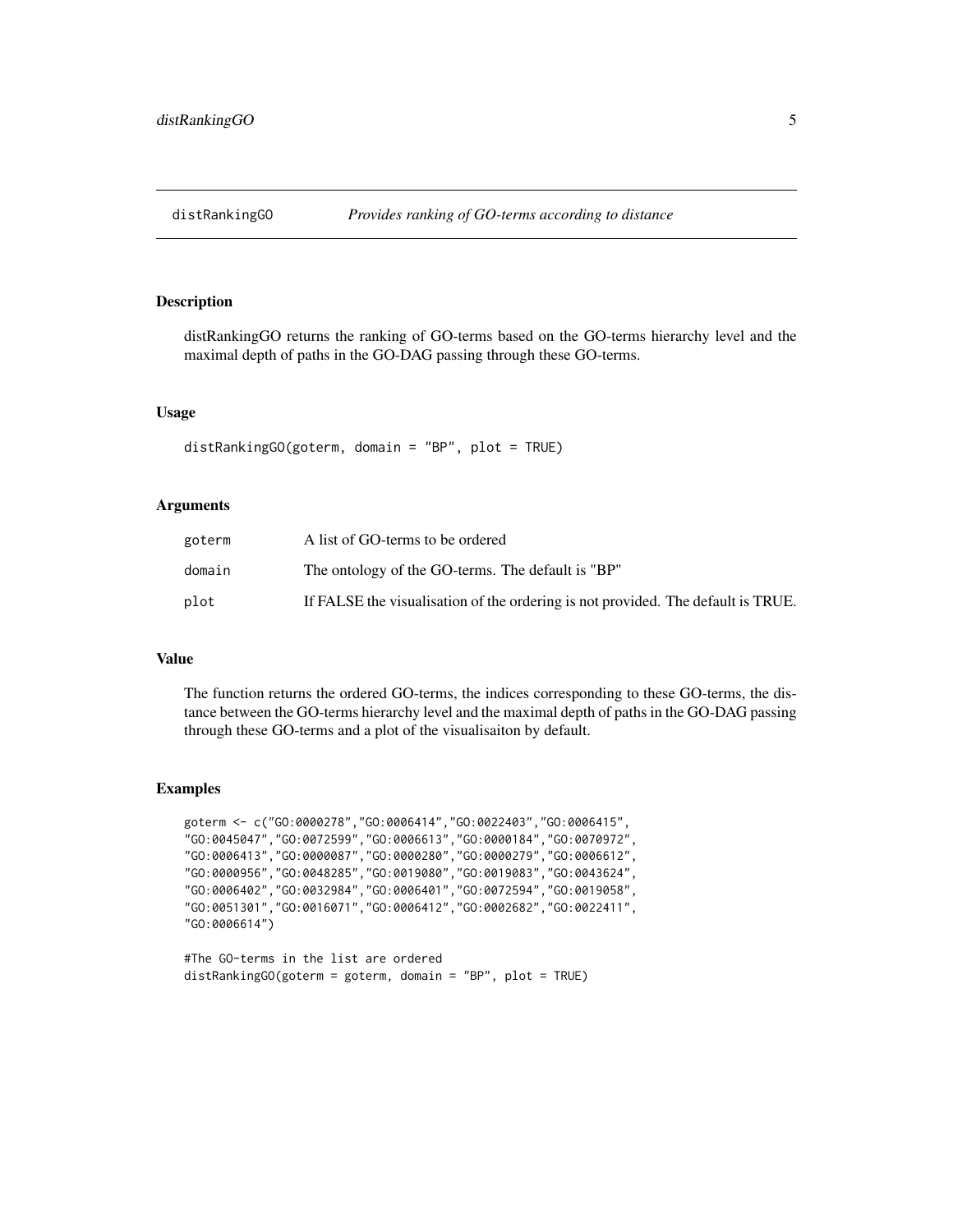<span id="page-5-0"></span>

Retrieves the gene association GO-terms, also, the ontology of the terms as well as the respective levels based on the directed acyclic graph (DAG) are returned. The supported organisms are "Homo sapiens / Human", "Rattus norvegicus / Rat", "Mus musculus / Mouse", "Danio rerio / Zebrafish", "Caenorhabditis elegans / Worm", "Arabidopsis thaliana / cress", "Saccharomyces cerevisiae / Yeast", "Schizosaccharomyces pombe / Fission yeast", "Drosophila melanogaster / Fruit fly", "Escherichia coli / E.coli".

# Usage

Gene2GOTermAndLevel(genes, organism, domain = NULL)

# Arguments

| genes    | A character vector of entrezgene id's belonging to an organism of interest                                                                                                                                                                                                                                                                                                                                |
|----------|-----------------------------------------------------------------------------------------------------------------------------------------------------------------------------------------------------------------------------------------------------------------------------------------------------------------------------------------------------------------------------------------------------------|
| organism | An object of class character. A character string that defines the scientific / com-<br>mon name of the organism eg. Homo sapiens, Mouse.                                                                                                                                                                                                                                                                  |
| domain   | An optional object of class character. GO-terms have three domains <i>i.e.</i> biolog-<br>ical process (BP), molecular function (MF) and cellular component (CC). This<br>character string identifies which of the three GO categories associated with the<br>genes to return. GO-terms from one domain can be returned at a time. If NULL<br>the biological process GO-terms will be obtained (default). |

# Value

A data.frame object that contains the genes, GO terms, ontology and GO-levels

# Note

This function is similar to [Gene2GOTermAndLevel\\_ON](#page-6-1), the difference is that the function do not query the Ensembl database for GO terms (It is relatively faster) which means the results from Gene2GOTermAndLevel\_ON function is always up to date.

```
# human genes
v <- c(6713,4605,55143,10615,10212,4001,2146,11130,983,4085,9833,9134)
# No value for domain is given so the default ("BP") is used
Gene2GOTermAndLevel(genes = v, organism = "Homo sapiens")
# The scientific names of the species can also be used
Gene2GOTermAndLevel(genes = v, organism = "Homo sapiens", domain = "CC")
```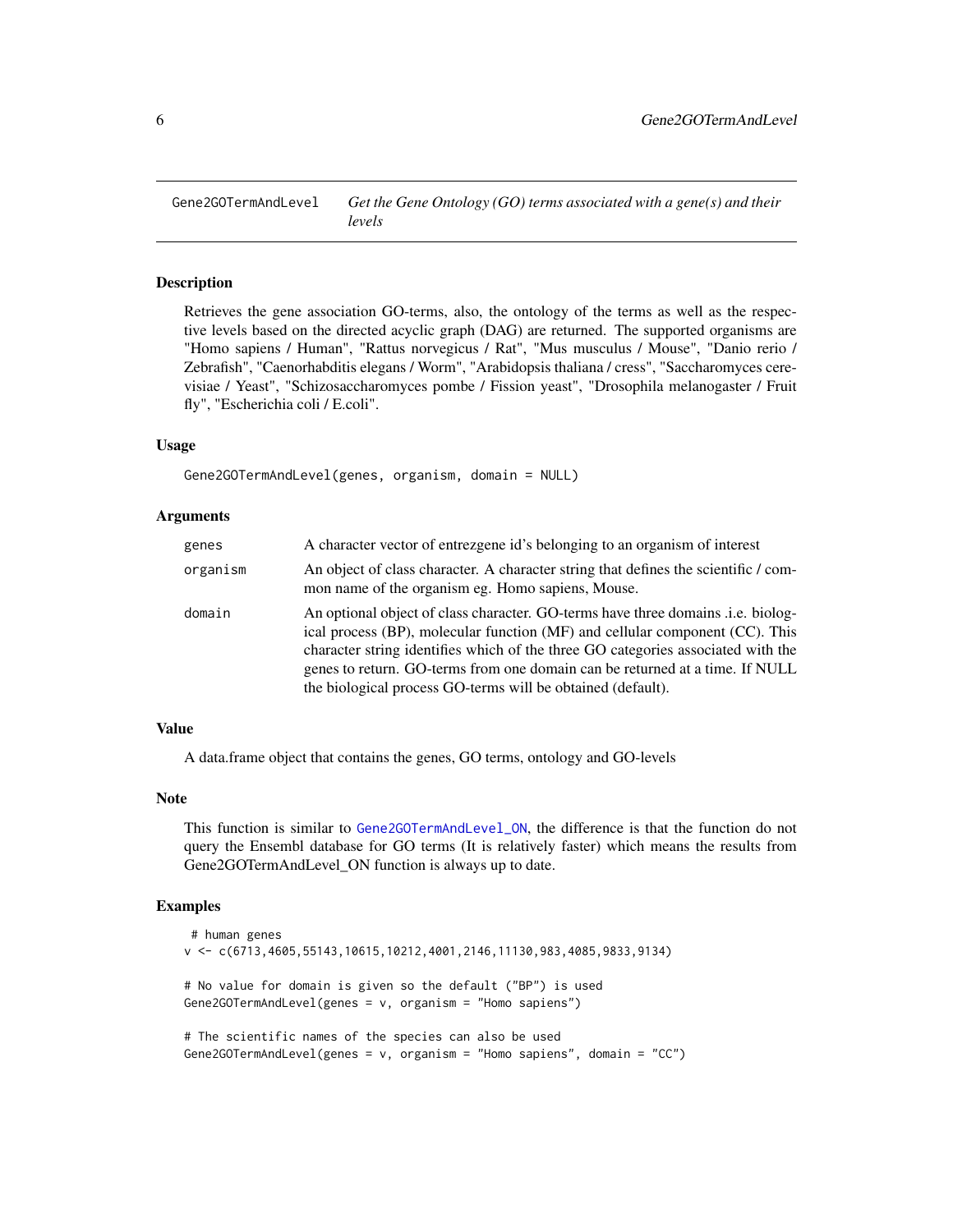```
Gene2GOTermAndLevel(genes = v, organism = "Human", domain = "MF")
```
<span id="page-6-1"></span>Gene2GOTermAndLevel\_ON

```
Get the Gene Ontology (GO) terms associated with a gene(s) and their
levels
```
# Description

Retrieves the gene association GO-terms, also, the ontology of the terms as well as the respective levels based on the directed acyclic graph (DAG) are returned. A fast internet connection is needed for this funciton execution. The supported organisms are "Homo sapiens / Human", "Rattus norvegicus / Rat", "Mus musculus / Mouse", "Danio rerio / Zebrafish", "Caenorhabditis elegans / Worm" ,"Arabidopsis thaliana / Cress", "Saccharomyces cerevisiae / Yeast", "Schizosaccharomyces pombe / Fission yeast", "Drosophila melanogaster / Fruit fly".

# Usage

Gene2GOTermAndLevel\_ON(genes, organism, domain = NULL)

# Arguments

| genes    | A character vector of entrezgene id's belonging to an organism of interest                                                                                                                                                                                                                                                                                                                               |
|----------|----------------------------------------------------------------------------------------------------------------------------------------------------------------------------------------------------------------------------------------------------------------------------------------------------------------------------------------------------------------------------------------------------------|
| organism | An object of class character. A character string that defines the scientific / com-<br>mon name of the organism eg. Homo sapiens, Mouse.                                                                                                                                                                                                                                                                 |
| domain   | An optional object of class character. GO-terms have three domains <i>i.e.</i> biolog-<br>ical process (BP), molecular function (MF) and cellular component (CC). This<br>character string identifies which of the three GO categories associated with the<br>genes to return. GO terms from one domain can be returned at a time. If NULL<br>the biological process GO-terms will be obtained (default) |

# Value

A data.frame object that contains the genes, GO-terms, ontology and GO-levels

# Note

This function does not provide support for Escherichia coli.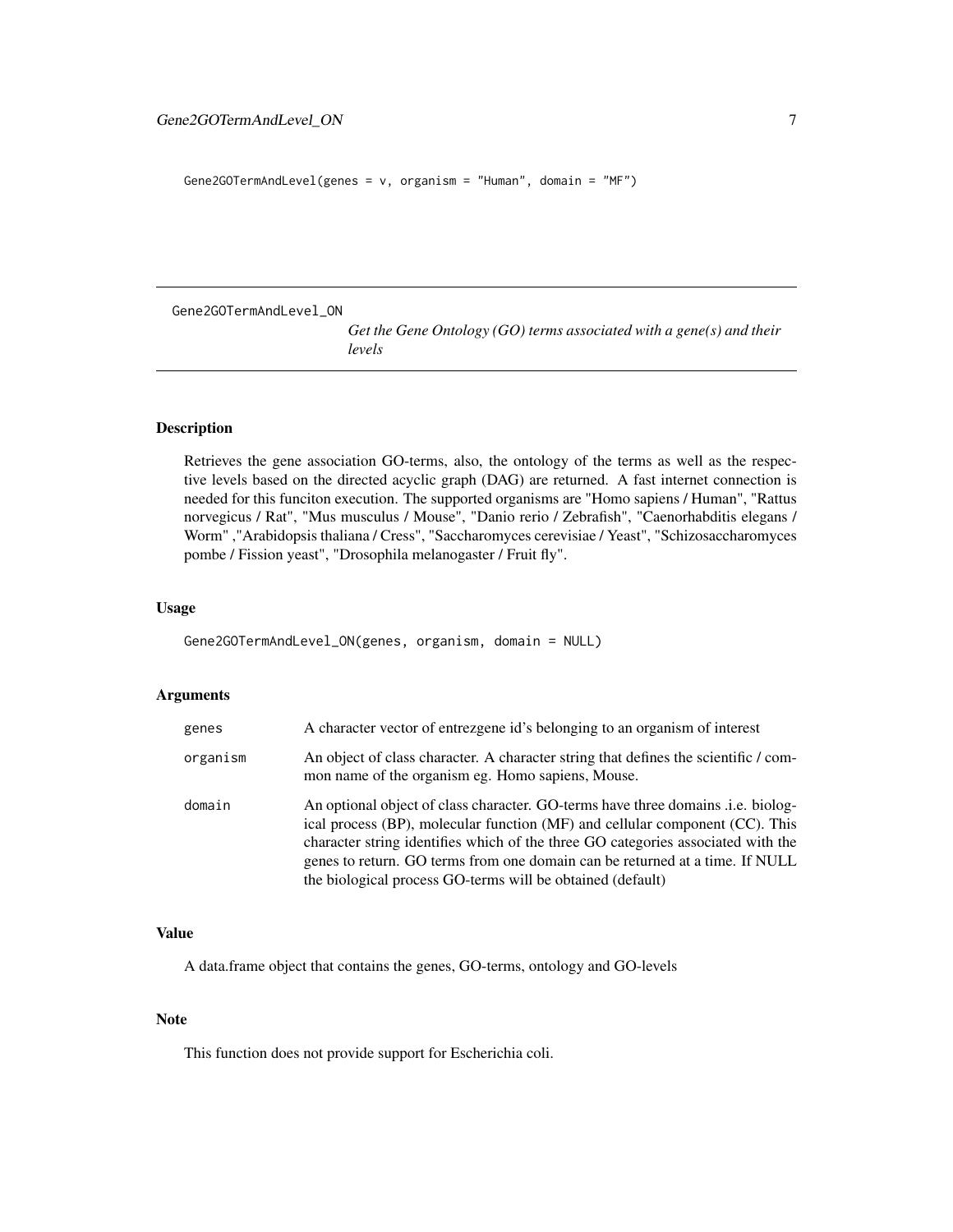# Examples

```
# human genes
v <- c(6713,4605, 10212, 9833, 6713)
# No value for domain is given so the default ("BP") is used
Gene2GOTermAndLevel_ON(genes = v, organism = "Human")
# The scientific names of the species can also be used
Gene2GOTermAndLevel_ON(genes = v, organism = "Homo sapiens", domain = "CC")
Gene2GOTermAndLevel_ON(genes = v, organism = "Human", domain = "MF")
```
GetDAG *Organism-specific GO-DAG edgelist*

# Description

Derive the organism gene association GO-terms as an edgelist. It indicates how the terms are linked together. The supported organisms are "Homo sapiens / Human", "Rattus norvegicus / Rat", "Mus musculus / Mouse", "Danio rerio / Zebrafish","Caenorhabditis elegans / Worm" ,"Arabidopsis thaliana / Cress", "Saccharomyces cerevisiae / Yeast", "Schizosaccharomyces pombe / Fission yeast", "Drosophila melanogaster / Fruit fly", " Escherichia coli / E.coli"

# Usage

```
GetDAG(organism, domain = "BP")
```
# Arguments

| organism | An object of class character that represents the organism. If the organism option |
|----------|-----------------------------------------------------------------------------------|
|          | is "BP", "MF" or "CC" the biological process, molecular function and cellular     |
|          | component general GO edgelist are obtained respectively                           |
| domain   | The ontology of the GO-terms. The default is BP.                                  |

#### Value

A two-column matrix of the nodes and the edges to which they are connected

# Examples

# Edgelist for entire GO BP ontology

GetDAG(organism = "BP")

<span id="page-7-0"></span>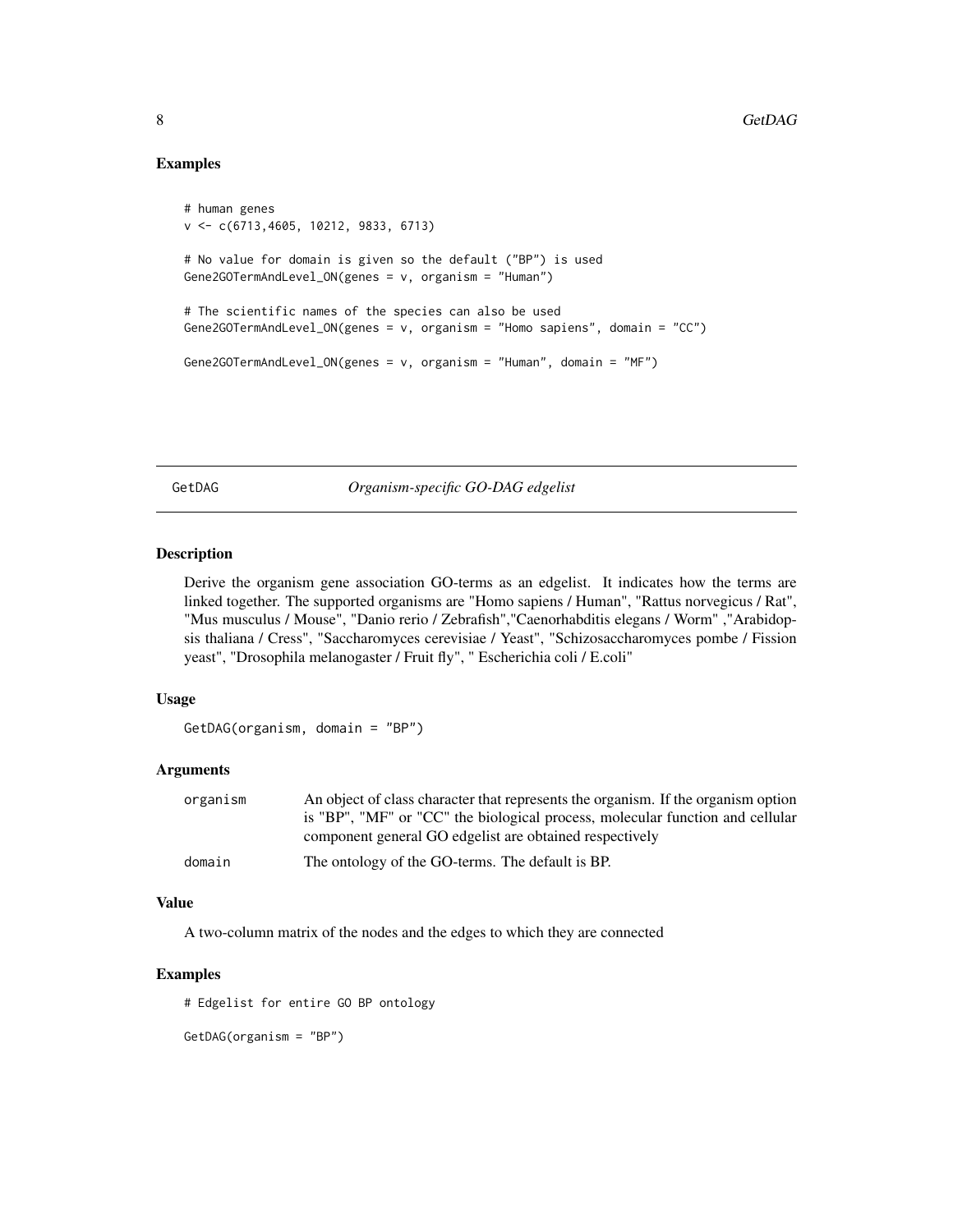# <span id="page-8-0"></span>getGOcategory 9

```
# Edgelist for cellular component gene association GO-terms for organism Yeast
GetDAG(organism = "Yeast", domain = "CC")
```

```
# Edgelist for molecular function gene association GO-terms for organism Zebrafish
GetDAG(organism = "Zebrafish", domain = "MF")
```
getGOcategory *GO-term category getter*

# Description

Get the category of a GO-term. It checks if a GO-term is a jump node (RN), regular node (RN) or leaf node (LN).

#### Usage

```
getGOcategory(goterm)
```
# Arguments

goterm An object with a category

#### Value

A data.frame object containing the terms, category and ontology.

#### Examples

```
goterm <- c("GO:0106003","GO:0044815","GO:1990429","GO:0002133","GO:0089713",
"GO:1990666","GO:0036125")
```
getGOcategory(goterm)

GetLeafNodesBP *All the BP GO-DAG leaf nodes*

#### Description

Returns all the leaf nodes from a particular organism-specific GO-DAG. If empty (or if "BP"), all the general BP GO-DAG leaf nodes will be returned. The supported organism are "Homo sapiens / Human", "Rattus norvegicus / Rat", "Mus musculus / Mouse", "Danio rerio / Zebrafish", "Caenorhabditis elegans / Worm" ,"Arabidopsis thaliana / Cress", "Saccharomyces cerevisiae / Yeast", "Schizosaccharomyces pombe / Fission yeast", "Drosophila melanogaster / Fruit fly", "Escherichia coli / E.coli".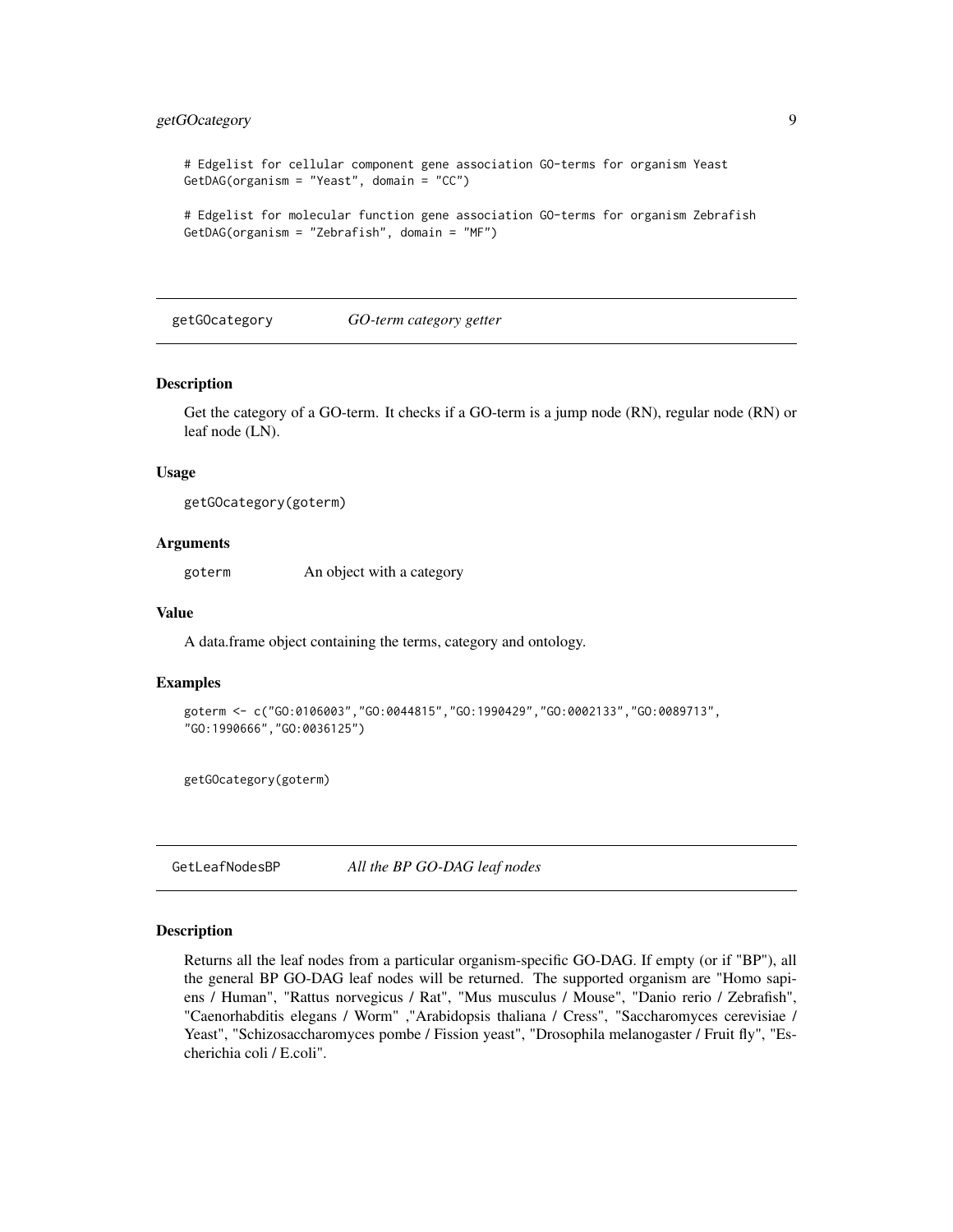# <span id="page-9-0"></span>Usage

```
GetLeafNodesBP(organism = NULL)
```
#### Arguments

organism An object of class character that represents an organism

# Value

A two-coloum matrix of all the leaf nodes in the organism-specific DAG and their respective levels

# Examples

```
# General GO BP leaf nodes
GetLeafNodesBP("BP")
```

```
# Human BP GO-DAG leaf nodes
GetLeafNodesBP(organism = "Human")
```

```
# Mouse BP GO-DAG leaf nodes
GetLeafNodesBP(organism = "DANIO RERIO")
```
GetLeafNodesCC *All the CC GO-DAG leaf nodes*

# Description

Returns all the leaf nodes from a particular organism-specific GO-DAG. If empty (or if "CC"), all the general CC GO-DAG leaf nodes are returned. The supported organism are "Homo sapiens / Human", "Rattus norvegicus / Rat", "Mus musculus / Mouse", "Danio rerio / Zebrafish", "Caenorhabditis elegans / Worm", "Arabidopsis thaliana / Cress", "Saccharomyces cerevisiae / Yeast", "Schizosaccharomyces pombe / Fission yeast", "Drosophila melanogaster / Fruit fly", "Escherichia coli / E.coli".

#### Usage

```
GetLeafNodesCC(organism = NULL)
```
# Arguments

organism An object of class character that represents an organism

### Value

A two-coloum matrix of all leaf nodes in the organism-specific DAG and their respective levels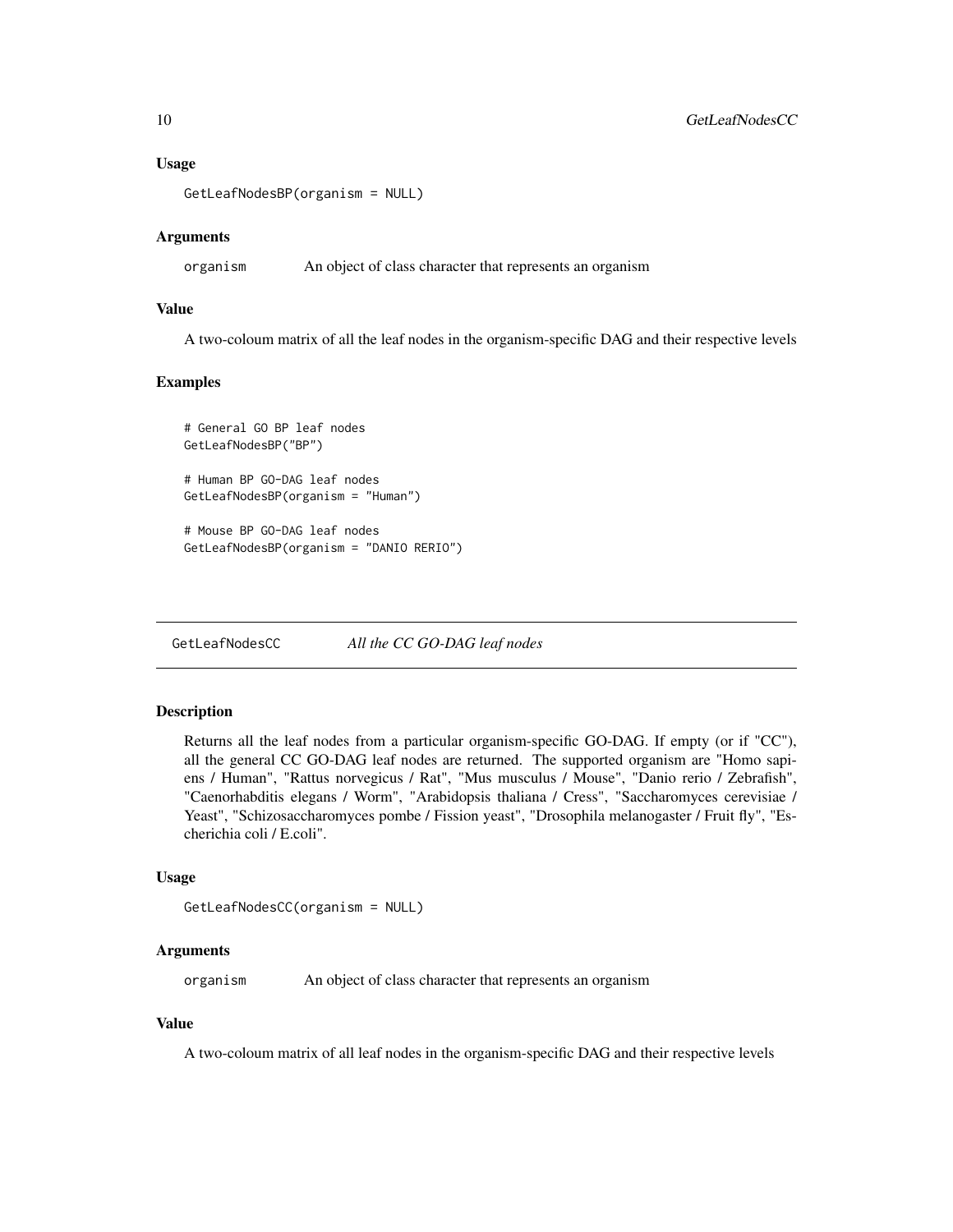# <span id="page-10-0"></span>GetLeafNodesMF 11

# Examples

# Zebrafish CC GO-DAG leaf nodes GetLeafNodesCC("Danio rerio")

# Mouse CC GO-DAG leaf nodes GetLeafNodesCC("Zebrafish")

GetLeafNodesMF *All the MF GO-DAG leaf nodes*

# Description

Returns all the leaf nodes from a particular organism-specific GO-DAG. If empty (or if "MF"), all the general MF GO-DAG leaf nodes are returned. The supported organisms are "Homo sapiens / Human", "Rattus norvegicus / Rat", "Mus musculus / Mouse", "Danio rerio / Zebrafish", "Caenorhabditis elegans / Worm", "Arabidopsis thaliana / Cress", "Saccharomyces cerevisiae / Yeast", "Schizosaccharomyces pombe / Fission yeast", "Drosophila melanogaster / Fruit fly", "Escherichia coli / E.coli".

# Usage

GetLeafNodesMF(organism = NULL)

# Arguments

organism An object of class character that represents an organism.

# Value

A two-coloum matrix of all the leaf nodes in the organism-specific DAG and their respective levels

# Examples

```
# Mouse MF GO-DAG leaf nodes
GetLeafNodesMF(organism = "Human")
```
# Arabidopsis thaliana MF GO-DAG leaf nodes GetLeafNodesMF(organism = "Arabidopsis thaliana")

```
# Drosophila melanogaster MF GO-DAG leaf nodes
GetLeafNodesMF(organism = "Drosophila melanogaster")
```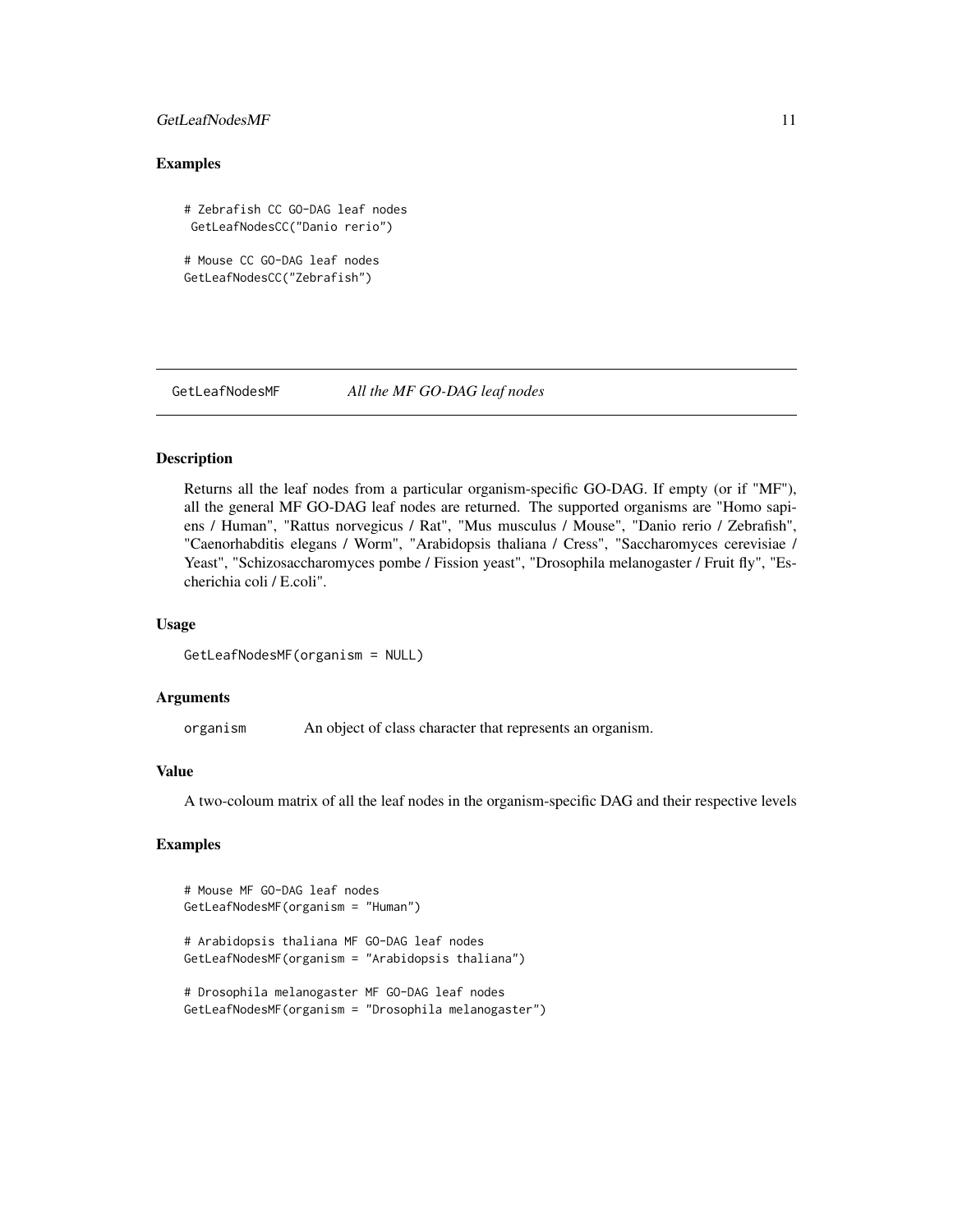The GO2DecBP function provides a simple way to represent the biological process (BP) GO term. The function returns the descendant child nodes of a GO-term. In other words we begin from an ancestor term and find it's descendant child terms.

#### Usage

GO2DecBP(goterm)

# Arguments

goterm A string object of BP GO-term

#### Value

A vector comprising of GO-terms and the nodes they are linked to

# Examples

```
v <- "GO:0000070" # BP GO term
GO2DecBP(v)
x <- "GO:0006725"
GO2DecBP(x)
```
GO2DecCC *GO cellular component (CC) descendant GO-terms as an Edgelist*

#### Description

The GO2DecCC function provides a simple way to represent the cellular component (CC) GOterms. The function returns the descendant child nodes of a GO-term. In other words we begin from an ancestor term and find it's descendant child terms.

# Usage

```
GO2DecCC(goterm)
```
#### Arguments

goterm A string object of CC GO-terms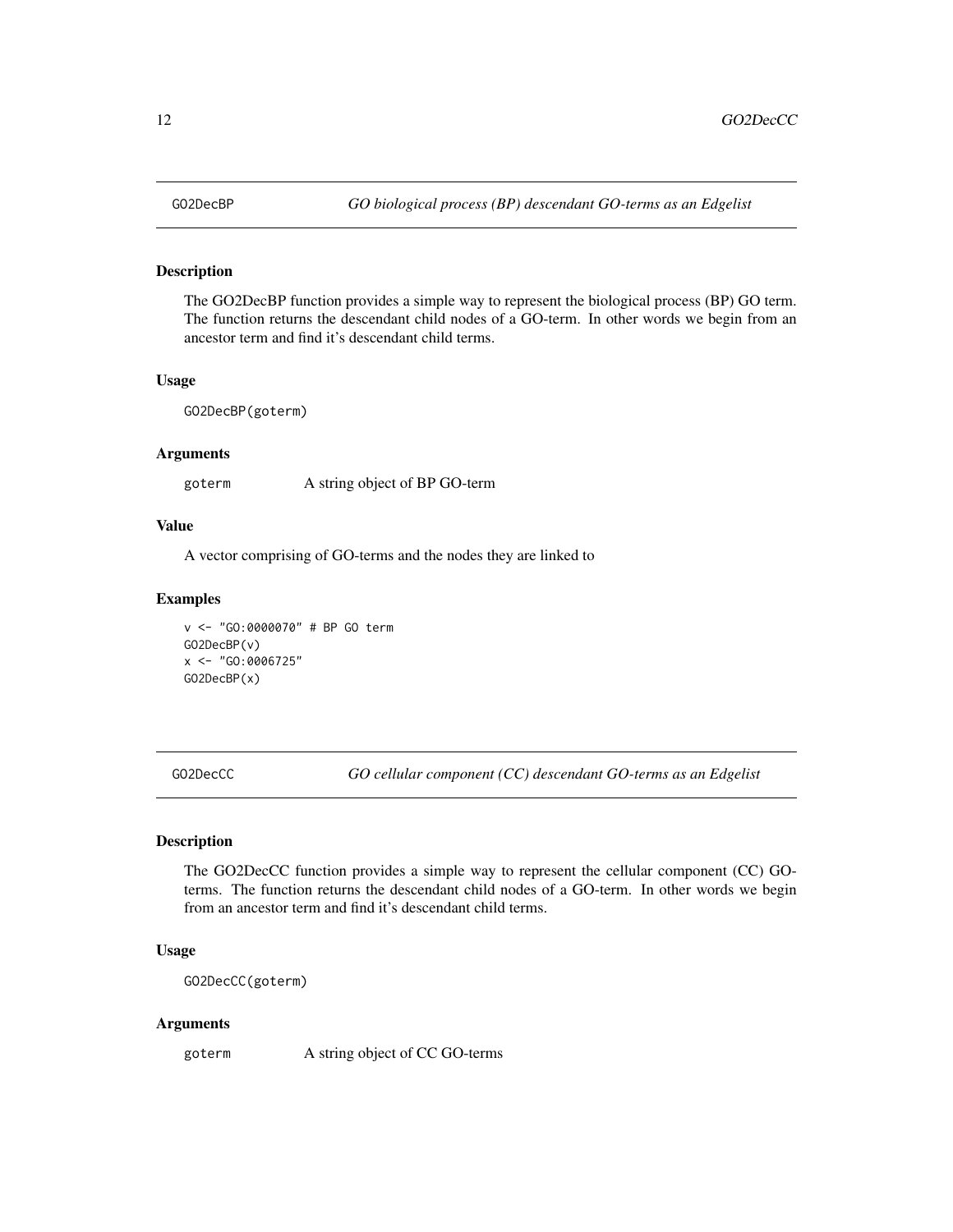#### <span id="page-12-0"></span> $GO2DecMF$  13

# Value

A vector comprising of GO-terms and the nodes they are linked to

# Examples

```
v <- "GO:0000799" # CC GO term
GO2DecCC(v)
x <- "GO:0043231"
GO2DecCC(x)
```
GO2DecMF *GO molecular function (MF) descendant GO-terms as an Edgelist*

# Description

The GO2DecMF function provides a simple way to represent the molecular function (MF) GOterms. TThe function returns the descedant child nodes of a GO term. In other words we begin from an ancestor term and find it's descendant child terms.

# Usage

```
GO2DecMF(goterm)
```
# Arguments

goterm A string object of MF GO-terms

# Value

A vector comprising of GO-terms and the nodes they are linked to

```
v <- "GO:0001228" # MF GO term
GO2DecMF(v)
x <- "GO:0005515"
GO2DecMF(x)
```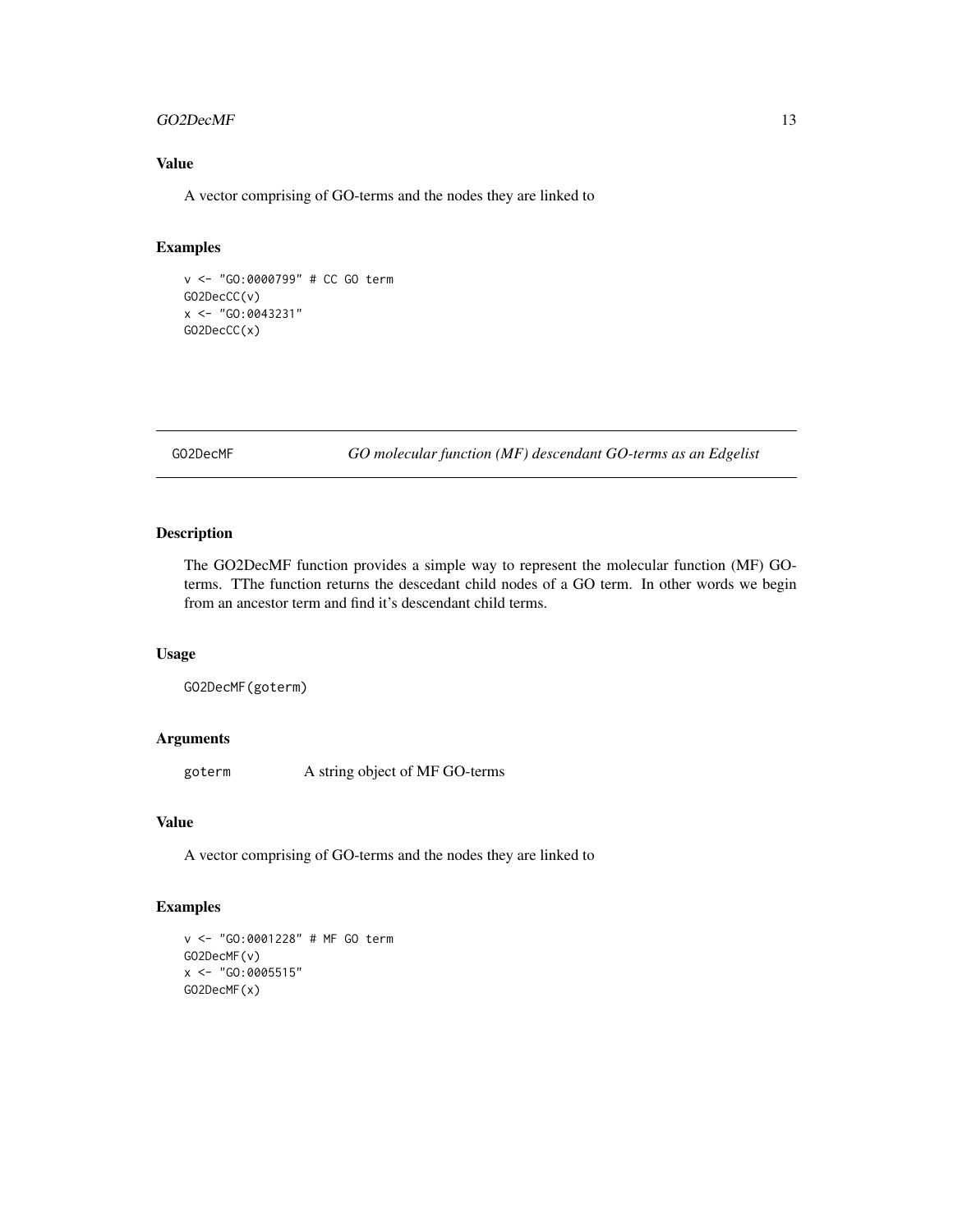The function contains all the GO-terms associated with the genes of an organism and their levels. If "BP", "MF" or "CC" the GO-terms from the whole ontology is return and their levels. The supported organisms are "Homo sapiens / Human", "Rattus norvegicus / Rat", "Mus musculus / Mouse", "Danio rerio / Zebrafish", "Caenorhabditis elegans / Worm" ,"Arabidopsis thaliana / Cress", "Saccharomyces cerevisiae / Yeast", "Schizosaccharomyces pombe / Fission yeast", "Drosophila melanogaster / Fruit fly", "Escherichia coli / E.coli".

#### Usage

```
GO4Organism(organism, domain = "BP")
```
# Arguments

| organism | The organism supported by the package. Both the scientific / common name of |
|----------|-----------------------------------------------------------------------------|
|          | the organism can be use                                                     |
| domain   | The ontology of the GO-terms. The default is BP.                            |

# Value

A two-column matrix that contains the GO-terms and their GO-levels

#### Examples

```
# Return all the BP GO-terms associated with organism Homo sapiens
GO4Organism(organism = "Homo sapiens")
```
# Return all the CC GO-terms associated with organism Rat GO4Organism(organism = "Rat", domain = "CC")

GOTermBP2ChildLevel *Get the level of a biological process (BP) GO term's children*

# Description

This function retrieves a GO BP term children's level i.e. for a GO-term it's children level are derived.

### Usage

GOTermBP2ChildLevel(goterm)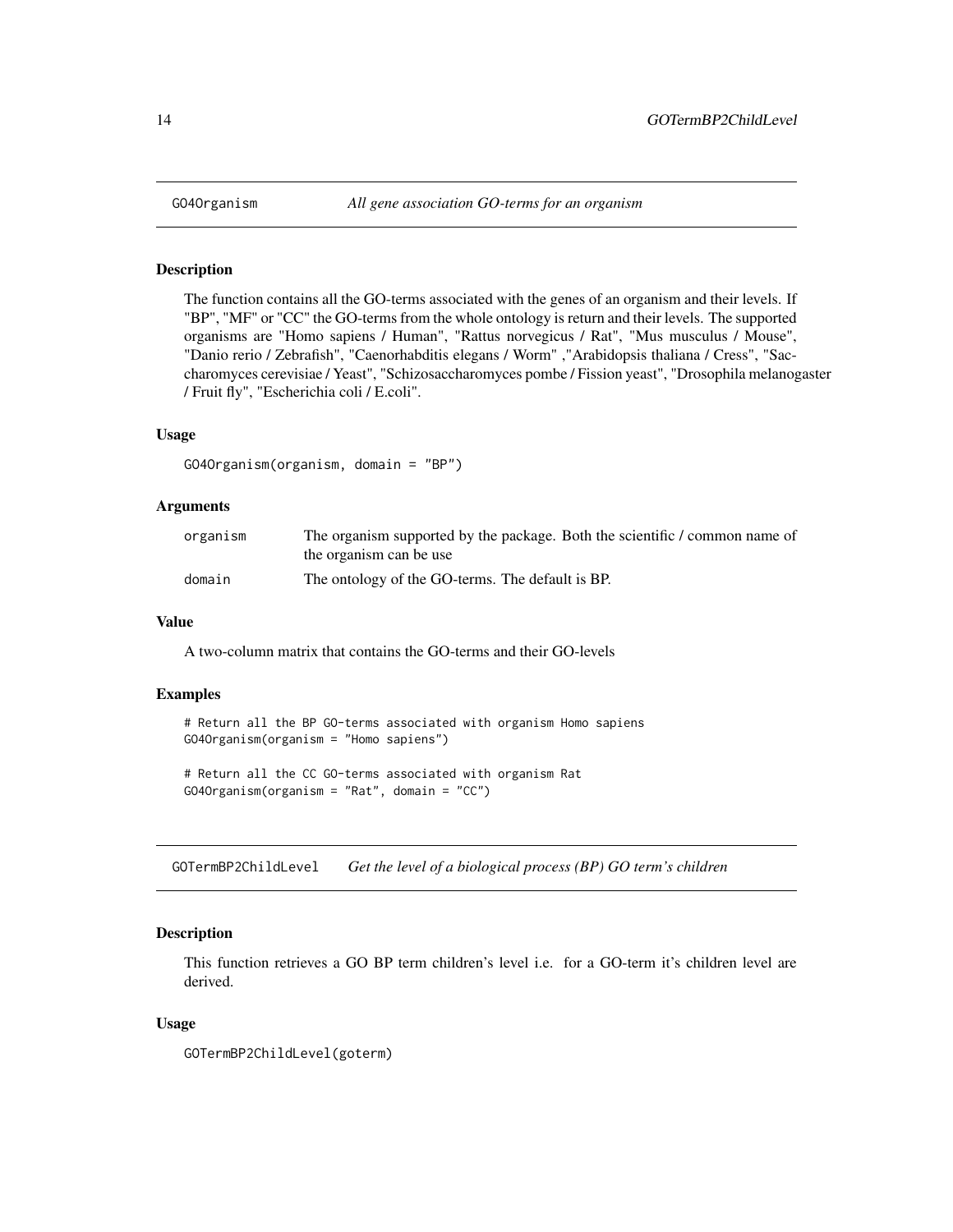#### <span id="page-14-0"></span>Arguments

goterm A character string of a valid gene ontology id e.g "GO:0097278"

#### Value

A list of children terms and their respective levels

# Examples

```
# Retrieve "GO:0097278" children's level
GOTermBP2ChildLevel(goterm = "GO:0097278")
# Retrieve "GO:0051775" children's level
GOTermBP2ChildLevel(goterm = "GO:0051775")
```
GOTermBPOnLevel *GO biological process (BP) terms level getter*

#### Description

Gets the level of a GO biological process (BP) term based on the directed acyclic graph (DAG).

#### Usage

GOTermBPOnLevel(goterm)

# Arguments

| goterm | An object of class character. A character string of GO biological process (BP) |
|--------|--------------------------------------------------------------------------------|
|        | term id. The object can be a GO-term or a vector of GO-terms                   |

# Value

A two-column matrix of the GO-terms and the level they map to

# Note

The Gene Ontology (GO) biological process (BP) tree was built using the root node "GO:0001850"

# Examples

```
# A vector of biological process GO terms
goterms <- c("GO:0006805","GO:0009083","GO:0006631")
GOTermBPOnLevel(goterms)
```
GOTermBPOnLevel("GO:0006629")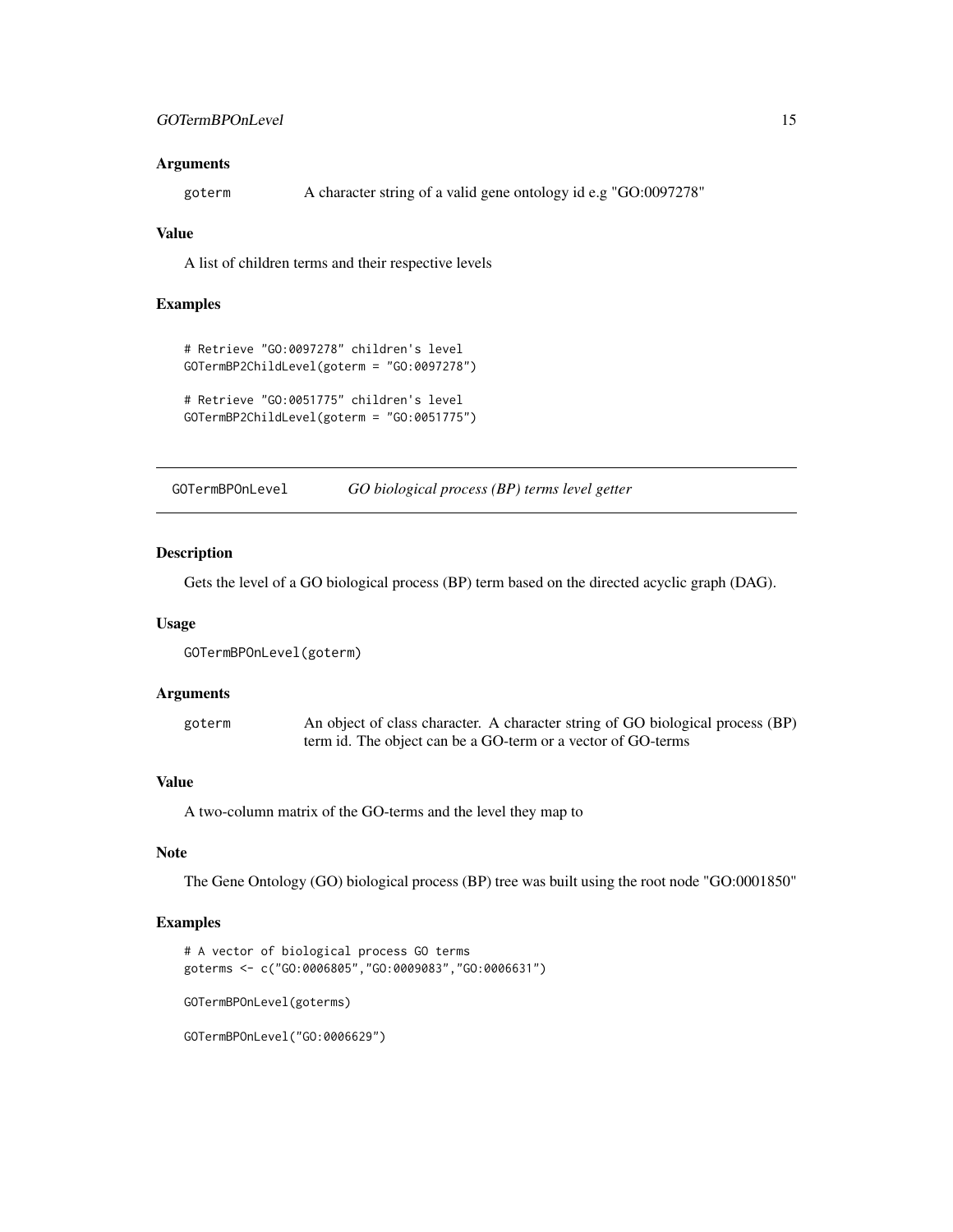<span id="page-15-0"></span>GOTermCC2ChildLevel *Get the level of a cellular component (CC) GO term's children*

# Description

This function retrieves a GO CC term children's level i.e. for a GO-term it's children level are derived.

# Usage

```
GOTermCC2ChildLevel(goterm)
```
# Arguments

goterm A character string of a valid gene ontology id e.g "GO:0005737"

# Value

A list of children terms and their respective levels

# Examples

```
# Retrieve "GO:0005737" children's level
GOTermCC2ChildLevel("GO:0005737")
```

```
# Retrieve "GO:0099568" children's level
GOTermCC2ChildLevel("GO:0099568")
```
GOTermCCOnLevel *GO cellular component (CC) terms level getter*

# Description

Get the level of a GO cellular component (CC) term based on the directed acyclic graph (DAG)

# Usage

```
GOTermCCOnLevel(goterm)
```
# Arguments

| goterm | An object of class character. A character string of GO cellular component (CC) |
|--------|--------------------------------------------------------------------------------|
|        | terms. The object can be a GO-term or a vector of GO-terms                     |

# Value

A two-column matrix of the GO-terms and the level they map to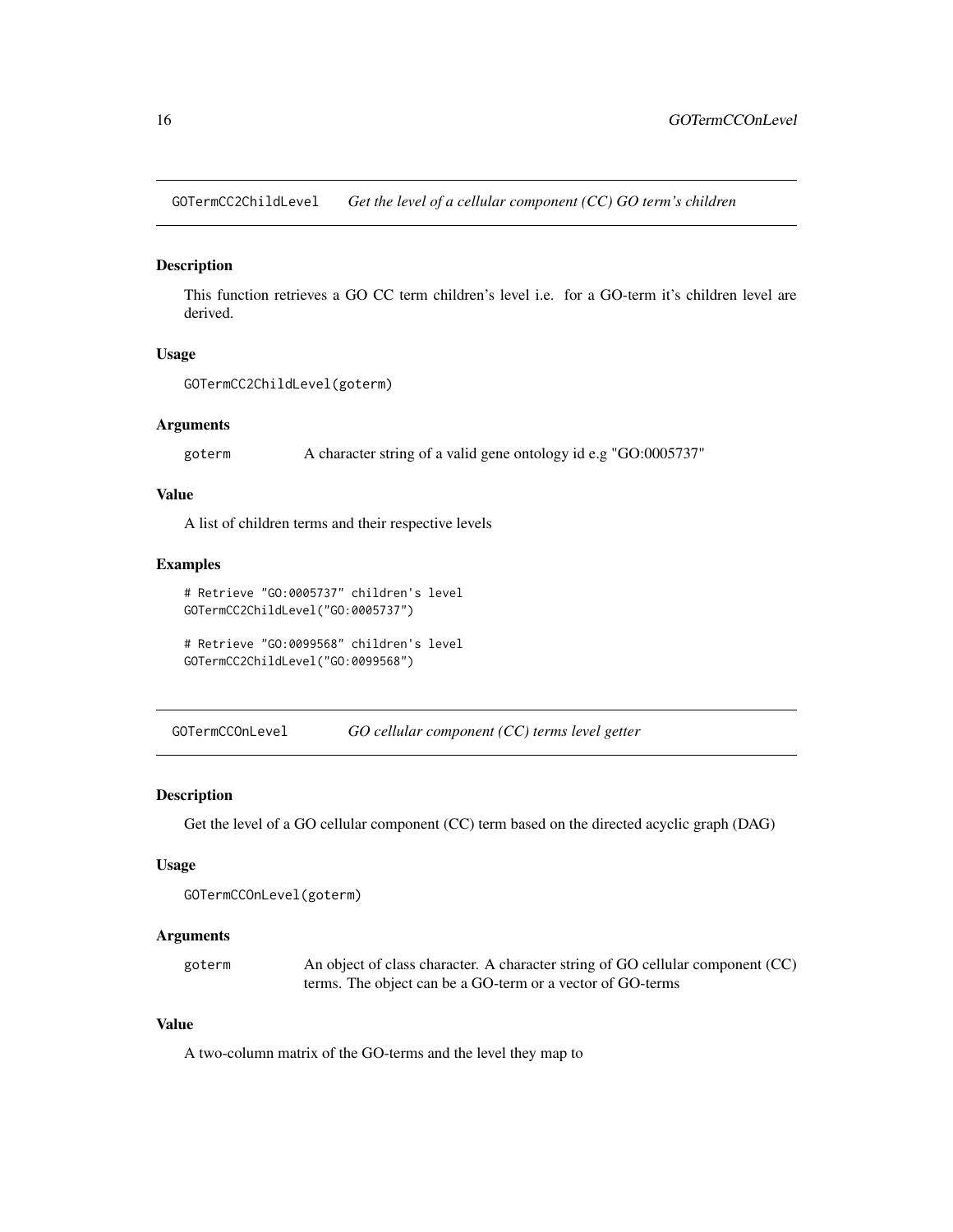# <span id="page-16-0"></span>GOTermMF2ChildLevel 17

# Note

The Gene Ontology (GO) cellular component (CC) tree was built using the root node "GO:0005575"

# Examples

```
# Cellular component GO terms
goterms <- c("GO:0005634", "GO:0005737", "GO:0016020", "GO:0005743", "GO:0005739",
"GO:0005759", "GO:0005829")
GOTermCCOnLevel(goterms)
GOTermCCOnLevel("GO:0005730")
```
GOTermMF2ChildLevel *Get the level of a molecular function (MF) GO term's children*

# Description

This function retrieves a GO MF term children's level i.e. for a GO-term it's children level are derived.

#### Usage

```
GOTermMF2ChildLevel(goterm)
```
# Arguments

goterm A character string of a valid gene ontology id e.g "GO:0004518"

# Value

A list of children terms and their respective levels

```
# Retrieve "GO:0000978" children's level
GOTermMF2ChildLevel(goterm = "GO:0000978")
```

```
# Retrieve "GO:0004518" children's level
GOTermMF2ChildLevel(goterm = "GO:0004518")
```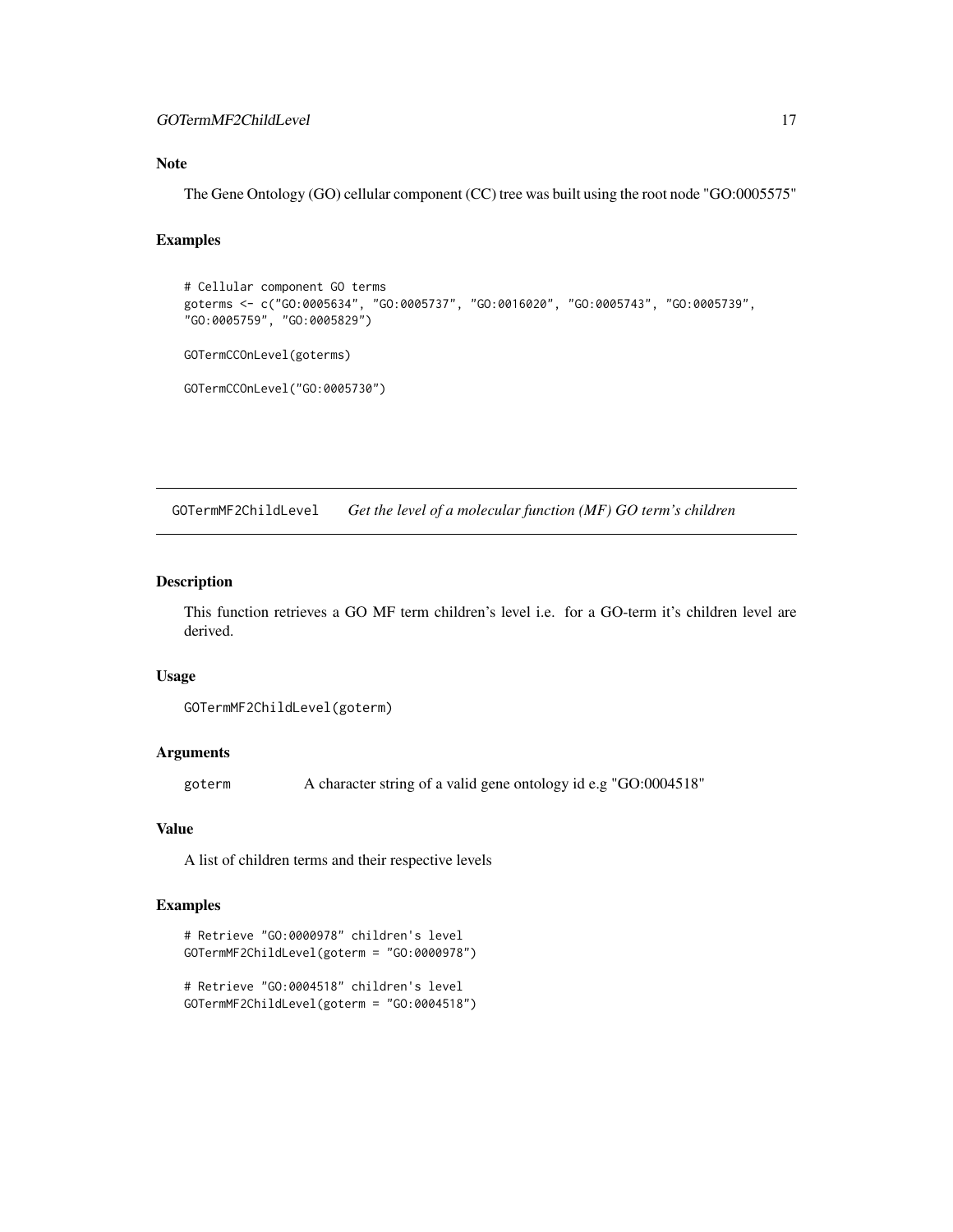<span id="page-17-0"></span>

Gets the level of a molecular function (MF) term based on the directed acyclic graph (DAG) defined by the Gene Ontology consortium

#### Usage

GOTermMFOnLevel(goterm)

#### Arguments

| goterm | An object of class character. A character string of GO molecular function (MF) |
|--------|--------------------------------------------------------------------------------|
|        | terms. The object can be a GO-term or a vector of GO-terms                     |

# Value

A two-column matrix of the GO-terms and the level they map to

#### Note

The Gene Ontology (GO) molecular function (MF) tree was built using the root node "GO:0003674"

# Examples

```
# molecular function GO terms
goterms <- c("GO:0003674","GO:0005515","GO:0003712","GO:0002039","GO:0000978","GO:0016740")
GOTermMFOnLevel(goterms)
GOTermMFOnLevel("GO:0005542")
```
Level2GOTermBP *GO biological process (BP) terms on a level*

# Description

Gets all the biological process (BP) GO-terms on a GO-level. The supported organisms are "Homo sapiens / Human", "Rattus norvegicus / Rat", "Mus musculus / Mouse", "Danio rerio / Zebrafish", "Caenorhabditis elegans / Worm" ,"Arabidopsis thaliana / Cress", "Saccharomyces cerevisiae / Yeast", "Schizosaccharomyces pombe / Fission yeast", "Drosophila melanogaster / Fruit fly", "Escherichia coli / E.coli".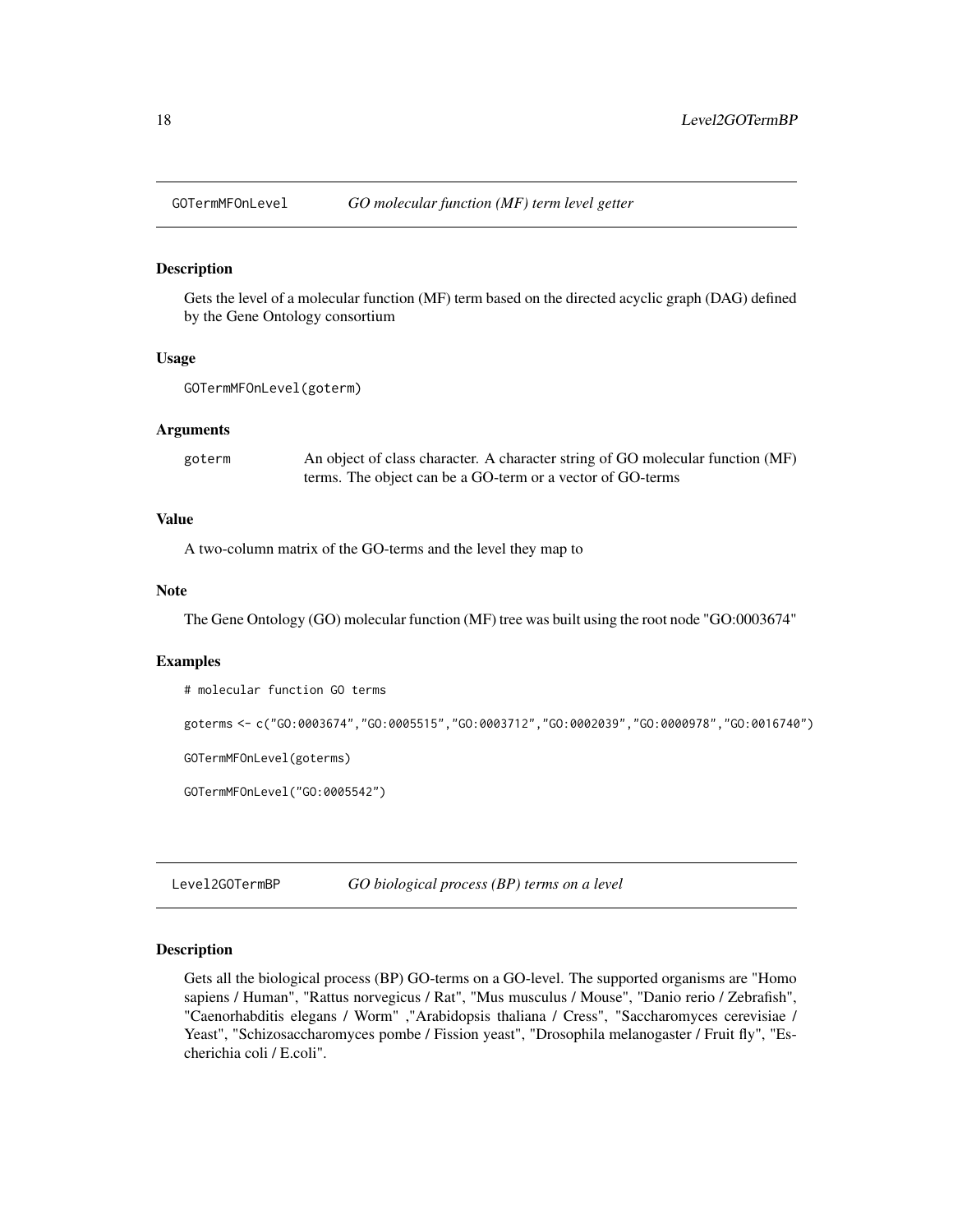# <span id="page-18-0"></span>Level2GOTermCC 19

# Usage

Level2GOTermBP(level, organism = NULL)

#### Arguments

| level    | A numeric value for the GO-level                                             |
|----------|------------------------------------------------------------------------------|
| organism | The organism of interest. If NULL the results will be from the general GO BP |
|          | tree                                                                         |

# Value

A list of GO-terms from the level

# Note

The Gene Ontology (GO) biological process (BP) tree was built using the root node GO:0001850

#### Examples

```
# Gene association GO-terms for organism Yeast on level 6
Level2GOTermBP(level = 6, organism = "Yeast")
```

```
# Gene association GO-terms for organism Fruit fly on level 2
Level2GOTermBP(level = 2, organism = "Fruit fly")
```
Level2GOTermCC *GO cellular component (CC) terms on a level*

#### Description

Gets all the biological process (CC) GO-terms on a GO-level. The supported organisms are "Homo sapiens / Human", "Rattus norvegicus / Rat", "Mus musculus / Mouse", "Danio rerio / Zebrafish", "Caenorhabditis elegans / Worm" ,"Arabidopsis thaliana / Cress", "Saccharomyces cerevisiae / Yeast", "Schizosaccharomyces pombe / Fission yeast", "Drosophila melanogaster / Fruit fly", "Escherichia coli / E.coli".

# Usage

```
Level2GOTermCC(level, organism = NULL)
```
#### Arguments

| level    | A numeric value for the GO-level                                             |
|----------|------------------------------------------------------------------------------|
| organism | The organism of interest. If NULL the results will be from the general GO CC |
|          | tree                                                                         |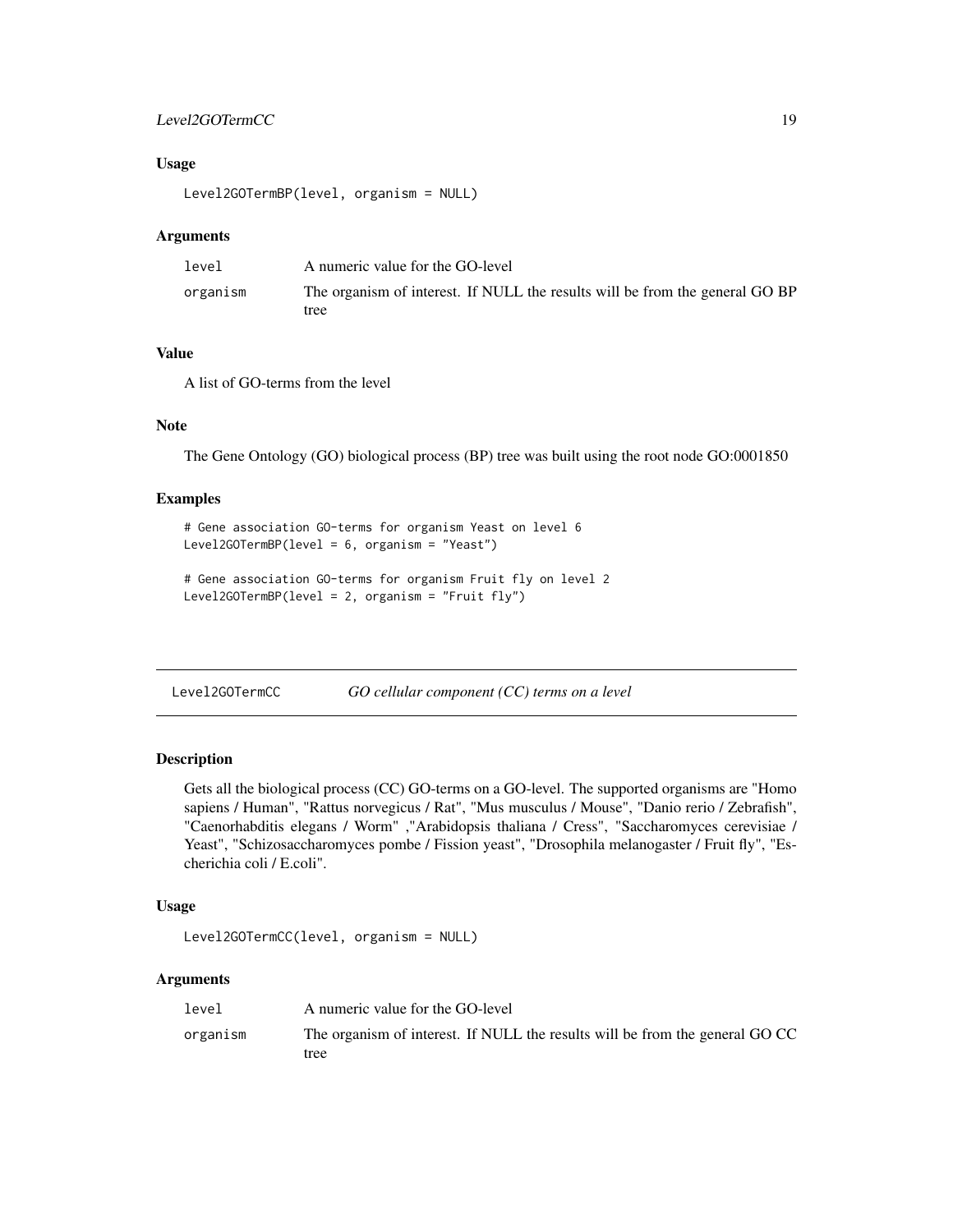# <span id="page-19-0"></span>Value

A list of GO-terms from the level

# Note

The Gene Ontology (GO) cellular component (CC) tree was built using the root node GO:0005575

# Examples

```
# Gene association GO-terms for organism Rat on level 4
Level2GOTermCC(level = 4, organism = "Rat")
# Gene association GO-terms for the General GO CC tree
Level2GOTermCC(level = 7)
```
Level2GOTermMF *GO molecular function (MF) terms on a level*

#### Description

Gets all the molecular function (MF) GO-terms on a GO-level. The supported organisms are "Homo sapiens / Human", "Rattus norvegicus / Rat", "Mus musculus / Mouse", "Danio rerio / Zebrafish", "Caenorhabditis elegans / Worm" ,"Arabidopsis thaliana / Cress", "Saccharomyces cerevisiae / Yeast", "Schizosaccharomyces pombe / Fission yeast", "Drosophila melanogaster / Fruit fly", "Escherichia coli / E.coli".

# Usage

```
Level2GOTermMF(level, organism = NULL)
```
# Arguments

| level    | A numeric value for the GO-level                                             |
|----------|------------------------------------------------------------------------------|
| organism | The organism of interest. If NULL the results will be from the general GO MF |
|          | tree                                                                         |

# Value

A list of GO-terms from the level

#### Note

The Gene Ontology (GO) molecular function (MF) tree was built using the root node GO:0003674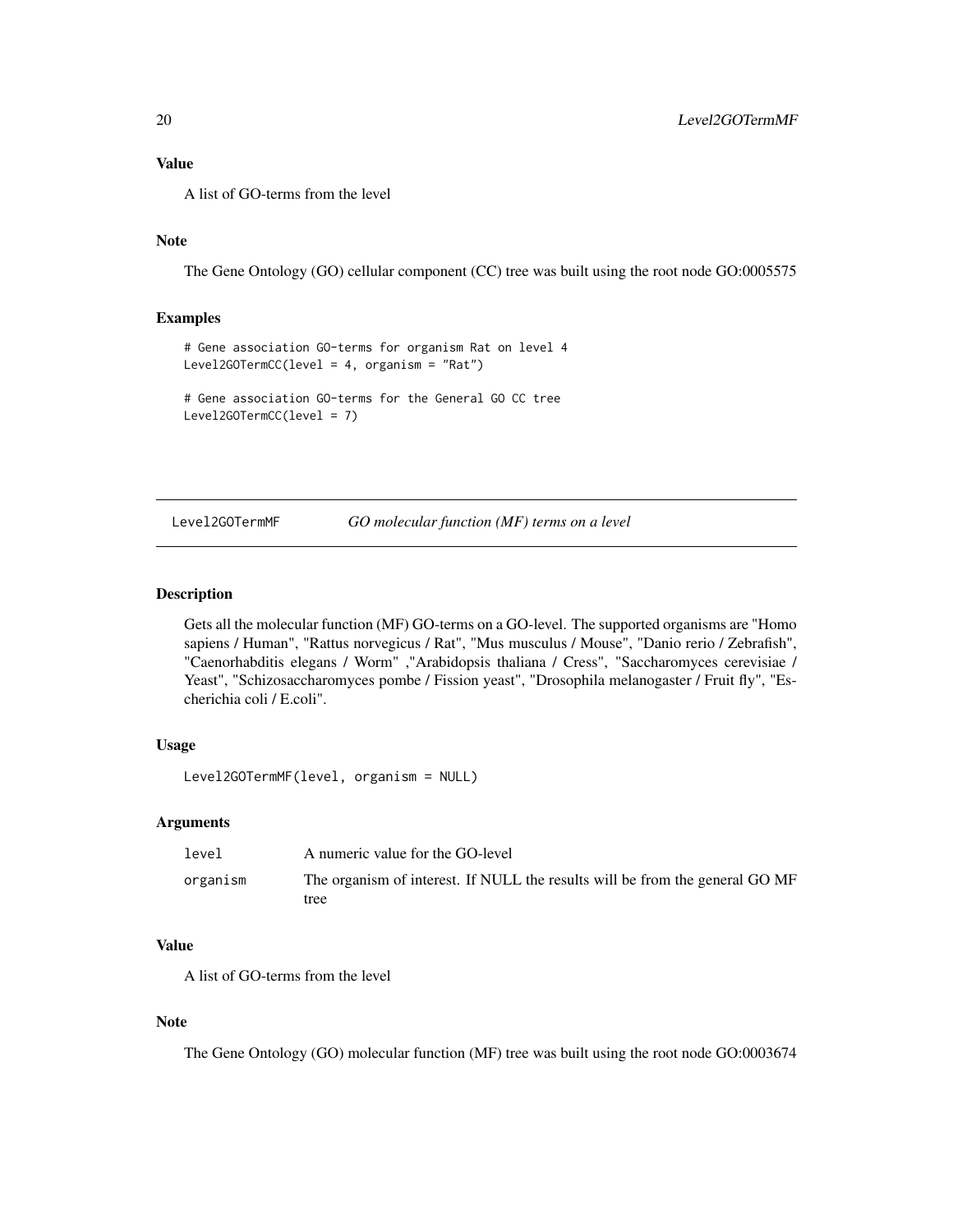# <span id="page-20-0"></span>Level2JumpNodeBP 21

# Examples

```
# Gene association GO-terms for organism Mouse on level 9
Level2GOTermMF(level = 9, organism = "mouse")
# Gene association GO-terms for organism Zebrafish on level 10
Level2GOTermMF(level = 10, organism = "zebrafish")
```
Level2JumpNodeBP *Jump nodes from a GO BP level*

# **Description**

The function retrieves the Jump nodes (JNs) from a GO-level. JNs are those GO-terms which have at least one child term not present in the level below it. If the optional parameter "organism" is missing then the results are from the general GO tree. The supported organisms are "Homo sapiens / Human", "Rattus norvegicus / Rat", "Mus musculus / Mouse", "Danio rerio / Zebrafish", "Caenorhabditis elegans / Worm" ,"Arabidopsis thaliana / cress", "Saccharomyces cerevisiae / Yeast", "Schizosaccharomyces pombe / Fission yeast", "Drosophila melanogaster / Fruit fly", "Escherichia coli / E.coli".

#### Usage

Level2JumpNodeBP(level, organism = NULL)

### Arguments

| level    | A numeric value for the GO-level                      |
|----------|-------------------------------------------------------|
| organism | Organism of interest that is supported by the package |

# Value

All jump nodes from the level

```
# Jump nodes from level 3
Level2JumpNodeBP(level = 3, organism = "Homo sapiens")
# Jump nodes from level 6
Level2JumpNodeBP(level = 6, organism = "Arabidopsis thaliana")
```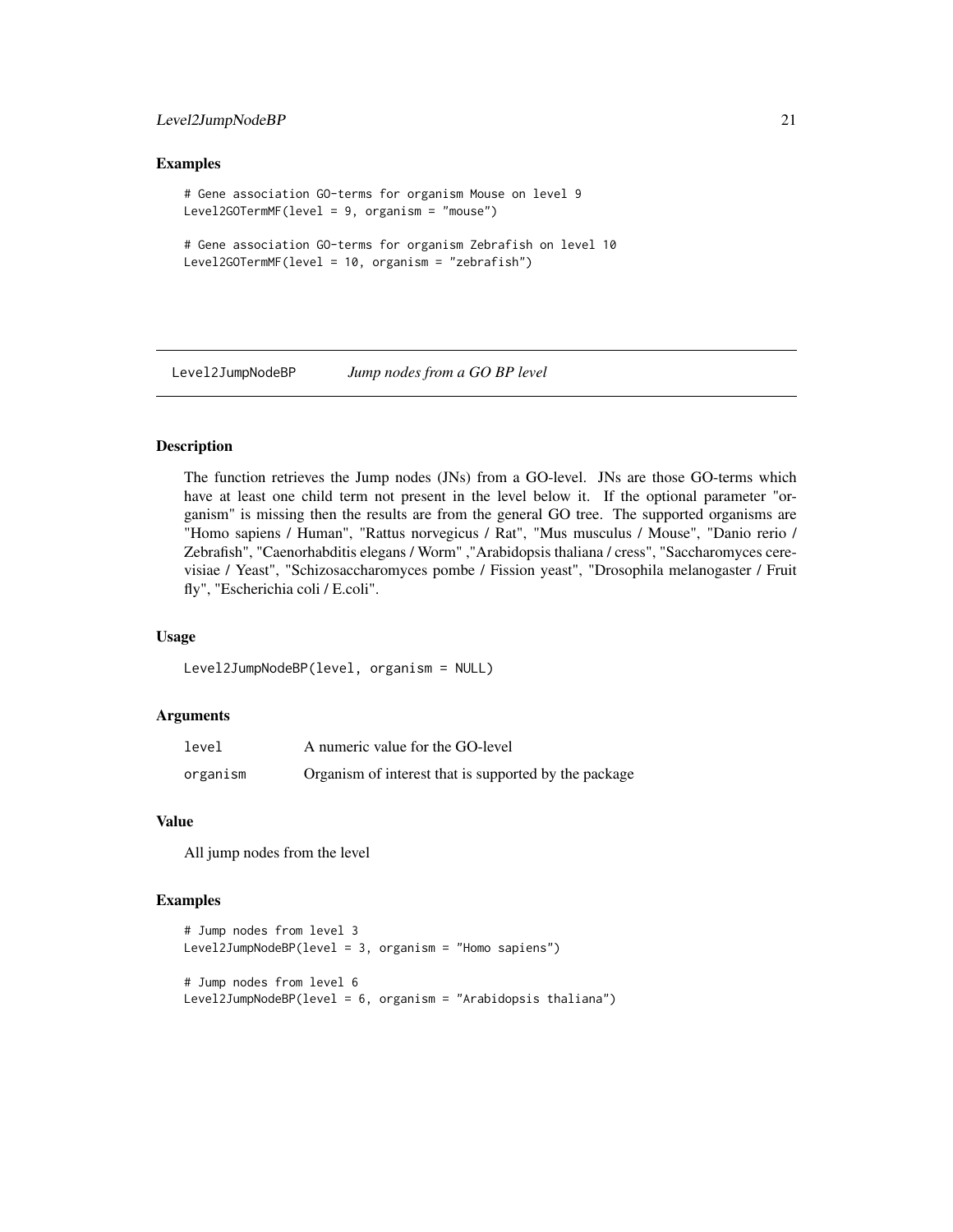<span id="page-21-0"></span>

The function retrieves the Jump nodes (JNs) from a GO-level. JNs are those GO-terms which have at least one child term not present in the level below it. If the optional parameter "organism" is missing then the result are from the general GO tree. The supported organisms are "Homo sapiens / Human", "Rattus norvegicus / Rat", "Mus musculus / Mouse", "Danio rerio / Zebrafish", "Caenorhabditis elegans / Worm" ,"Arabidopsis thaliana / Cress", "Saccharomyces cerevisiae / Yeast", "Schizosaccharomyces pombe / Fission yeast", "Drosophila melanogaster / Fruit fly", "Escherichia coli / E.coli".

# Usage

```
Level2JumpNodeCC(level, organism = NULL)
```
#### Arguments

| level    | A numeric value for the GO-level                      |
|----------|-------------------------------------------------------|
| organism | Organism of interest that is supported by the package |

#### Value

All jump nodes from the level

#### Examples

```
# Jump nodes on level 5
Level2JumpNodeCC(level = 5, organism = "Saccharomyces cerevisiae" )
# Jump nodes on level 3
Level2JumpNodeCC(level = 3, organism = "Schizosaccharomyces pombe" )
```
Level2JumpNodeMF *Jump nodes from a GO MF level*

# **Description**

The function retrieves the Jump nodes (JNs) from a GO-level. JNs are those GO-terms which have at least one child term not present in the level below it. If the optional parameter "organism" is missing then the results are from the general GO tree. The supported organisms are "Homo sapiens / Human", "Rattus norvegicus / Rat", "Mus musculus / Mouse", "Danio rerio / Zebrafish", "Caenorhabditis elegans / Worm" ,"Arabidopsis thaliana / Cress", "Saccharomyces cerevisiae / Yeast", "Schizosaccharomyces pombe / Fission yeast", "Drosophila melanogaster / Fruit fly", "Escherichia coli / E.coli".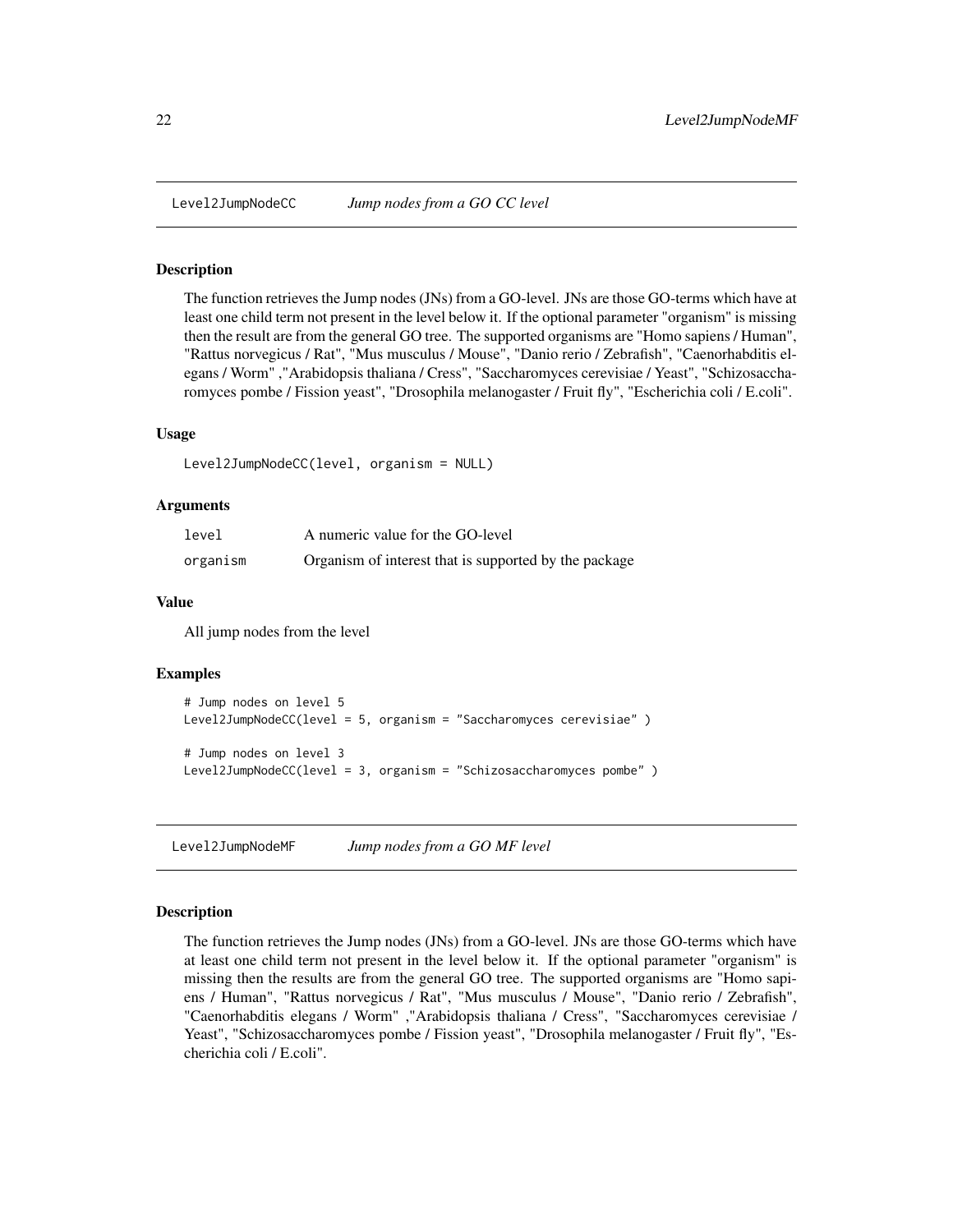# <span id="page-22-0"></span>Level2LeafNodeBP 23

# Usage

Level2JumpNodeMF(level, organism = NULL)

#### Arguments

| level    | A numeric value for the GO-level                      |
|----------|-------------------------------------------------------|
| organism | Organism of interest that is supported by the package |

# Value

All jump nodes from the level

#### Examples

```
# Jump nodes on level 3
Level2JumpNodeMF(level = 3, organism = "Danio rerio" )
# Jump nodes on level 6
Level2JumpNodeMF(level = 6, organism = "Caenorhabditis elegans" )
```
Level2LeafNodeBP *GO biological process (BP) level leaf nodes getter*

# Description

Derive all the leaf nodes from a GO BP level. The supported organism are "Homo sapiens / Human", "Rattus norvegicus / Rat", "Mus musculus / Mouse", "Danio rerio / Zebrafish", "Caenorhabditis elegans / Worm", "Arabidopsis thaliana / Cress", "Saccharomyces cerevisiae / Yeast", "Schizosaccharomyces pombe / Fission yeast", "Drosophila melanogaster / Fruit fly", "Escherichia coli / E.coli".

# Usage

```
Level2LeafNodeBP(level, organism = NULL)
```
# Arguments

| level    | A numeric value for the GO-level                                                 |
|----------|----------------------------------------------------------------------------------|
| organism | An organism of interest from the list of supported organism. If the parameter is |
|          | NULL the results are from the general GO-DAG (default).                          |

#### Value

All leaf nodes on the level.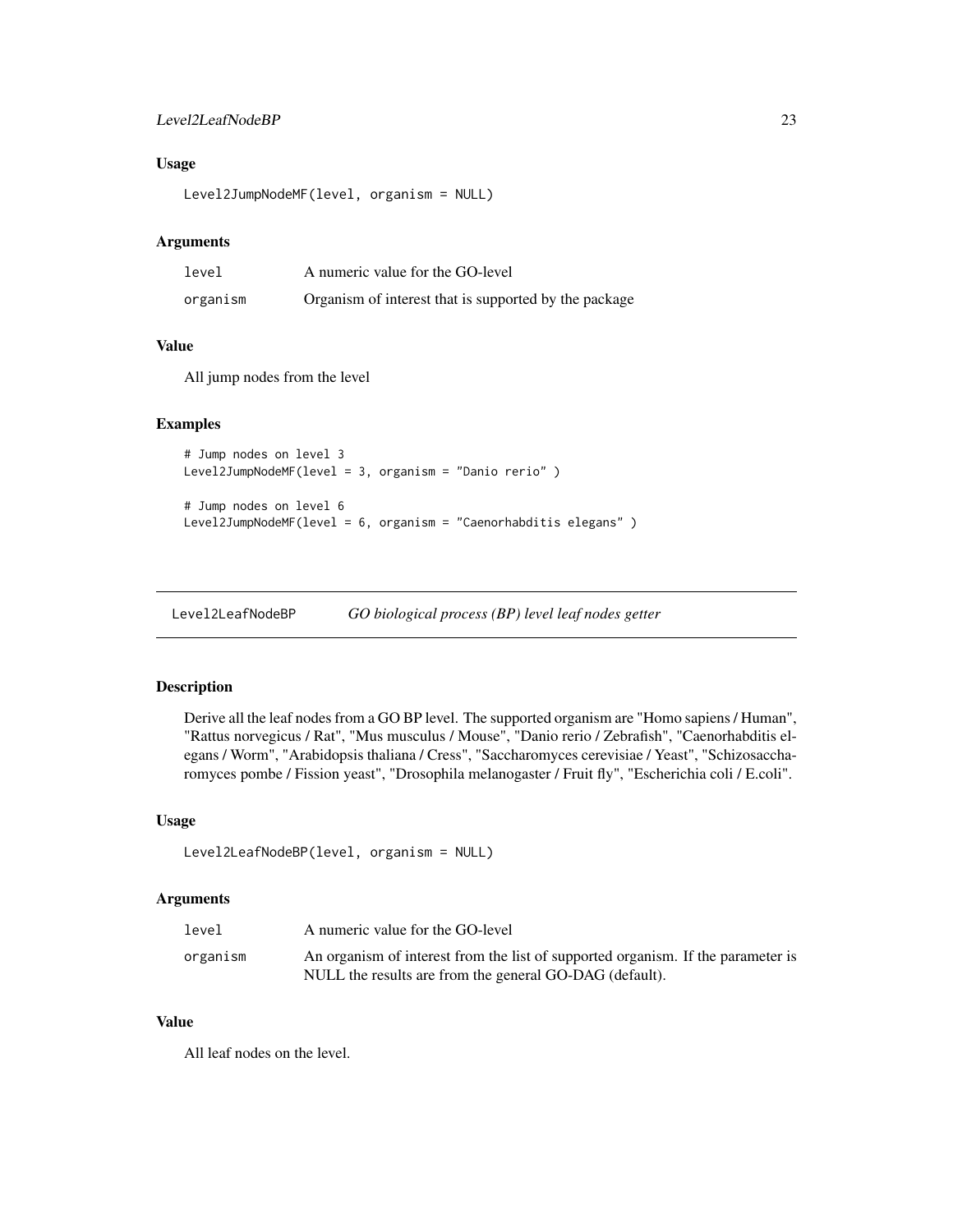# Examples

# level 2 leaf nodes for Drosophila melanogaster GO-DAG Level2LeafNodeBP(2, "Drosophila melanogaster")

# level 10 leaf nodes for Drosophila melanogaster GO-DAG Level2LeafNodeBP(10, "Drosophila melanogaster")

Level2LeafNodeCC *GO cellular component (CC) level leaf nodes getter*

# Description

Derive all the leaf nodes from a GO CC level. The supported organism are "Homo sapiens / Human", "Rattus norvegicus / Rat", "Mus musculus / Mouse", "Danio rerio / Zebrafish", "Caenorhabditis elegans / Worm", "Arabidopsis thaliana / Cress", "Saccharomyces cerevisiae / Yeast", "Schizosaccharomyces pombe / Fission yeast", "Drosophila melanogaster / Fruit fly", "Escherichia coli / E.coli".

# Usage

Level2LeafNodeCC(level, organism = NULL)

# Arguments

| level    | A numeric value for the GO level                                                |
|----------|---------------------------------------------------------------------------------|
| organism | An organism of interest from the list of supported organism. If the argument is |
|          | NULL the results are from the general GO-DAG (default).                         |

# Value

All leaf nodes on the level

# Examples

```
# level 6 leaf nodes for Yeast GO-DAG
Level2LeafNodeCC(6, "Yeast")
```
# level 4 leaf nodes for Mouse GO-DAG Level2LeafNodeCC(4, "Mouse")

<span id="page-23-0"></span>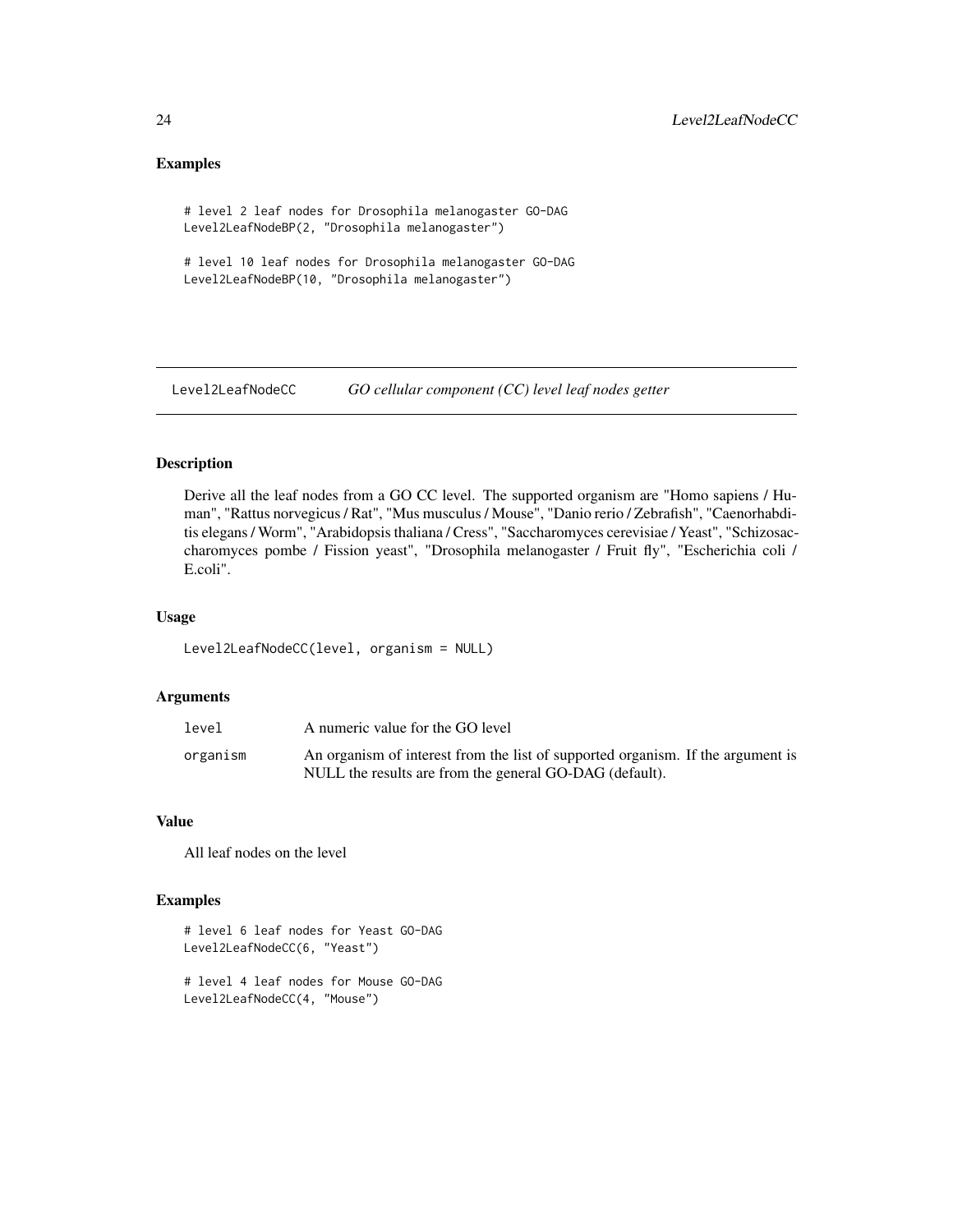<span id="page-24-0"></span>

Derive all the leaf nodes from a GO MF level. The supported organism are "Homo sapiens / Human", "Rattus norvegicus / Rat", "Mus musculus / Mouse", "Danio rerio / Zebrafish", "Caenorhabditis elegans / Worm", "Arabidopsis thaliana / Cress", "Saccharomyces cerevisiae / Yeast", "Schizosaccharomyces pombe / Fission yeast", "Drosophila melanogaster / Fruit fly", "Escherichia coli / E.coli".

# Usage

```
Level2LeafNodeMF(level, organism = NULL)
```
# Arguments

| level    | A numeric value for the GO-level                                                                                           |
|----------|----------------------------------------------------------------------------------------------------------------------------|
| organism | An organism of interest from the list of supported organism. If NULL the results<br>are from the general GO-DAG (default). |

#### Value

All leaf nodes on the level

#### Examples

```
# level 9 leaf nodes for Human GO-DAG
Level2LeafNodeMF(9, "Human")
# level 5 leaf nodes for Mouse GO-DAG
Level2LeafNodeMF(5, "Mouse")
```
Level2NoLeafNodeBP *Non-leaf GO-terms on a GO BP level*

# Description

This function returns all the non-leaf GO-terms on a particular GO BP level. The supported organism are "Homo sapiens / Human", "Rattus norvegicus / Rat", "Mus musculus / Mouse", "Danio rerio / Zebrafish", "Caenorhabditis elegans / Worm", "Arabidopsis thaliana / Cress", "Saccharomyces cerevisiae / Yeast", "Schizosaccharomyces pombe / Fission yeast", "Drosophila melanogaster / Fruit fly", "Escherichia coli / E.coli"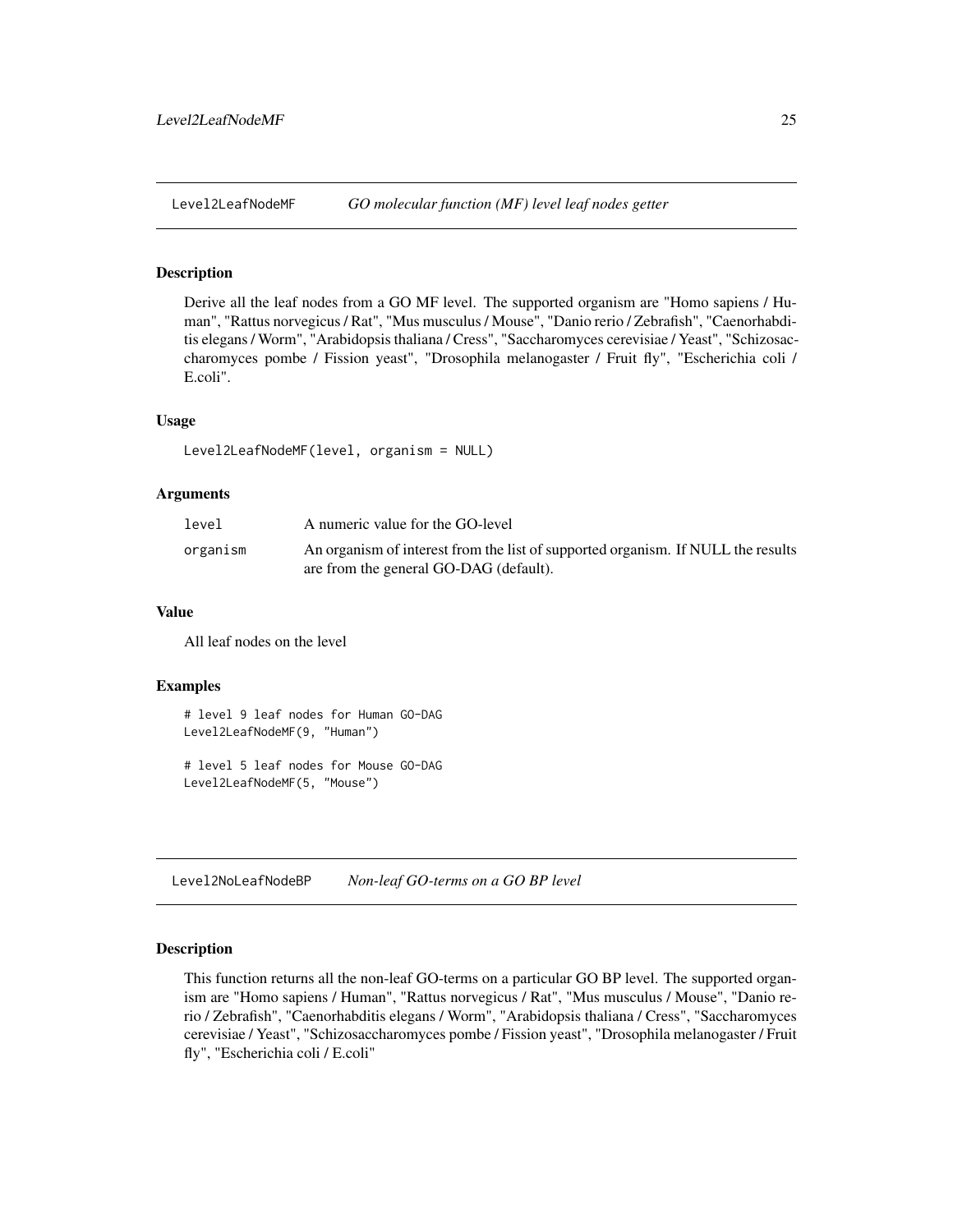#### <span id="page-25-0"></span>Usage

```
Level2NoLeafNodeBP(level, organism = NULL)
```
#### Arguments

| level    | A numeric value for the GO-level                                                                                           |  |
|----------|----------------------------------------------------------------------------------------------------------------------------|--|
| organism | The organism of interest from the list of supported organism. If NULL the<br>results are from the general GO-DAG (default) |  |

# Value

A set of non-leaf GO-terms

# Examples

# Non-leaf nodes from level 13 GO-DAG Level2NoLeafNodeBP(13)

# Non-leaf nodes from level 3 for Rat BP GO-DAG Level2NoLeafNodeBP(3, "Rattus norvegicus")

Level2NoLeafNodeCC *Non-leaf GO-terms on a GO CC level*

# Description

This function returned all the non-leaf GO terms on a particular GO CC level. The supported organism are "Homo sapiens / Human", "Rattus norvegicus / Rat", "Mus musculus / Mouse", "Danio rerio / Zebrafish", "Caenorhabditis elegans / Worm" ,"Arabidopsis thaliana / Cress", "Saccharomyces cerevisiae / Yeast", "Schizosaccharomyces pombe / Fission yeast", "Drosophila melanogaster / Fruit fly", "Escherichia coli / E.coli"

# Usage

```
Level2NoLeafNodeCC(level, organism = NULL)
```
#### Arguments

| level    | A numeric value for the GO level                                          |  |
|----------|---------------------------------------------------------------------------|--|
| organism | The organism of interest from the list of supported organism. If NULL the |  |
|          | results are from the general GO-DAG (default)                             |  |

#### Value

A set of non-leaf GO terms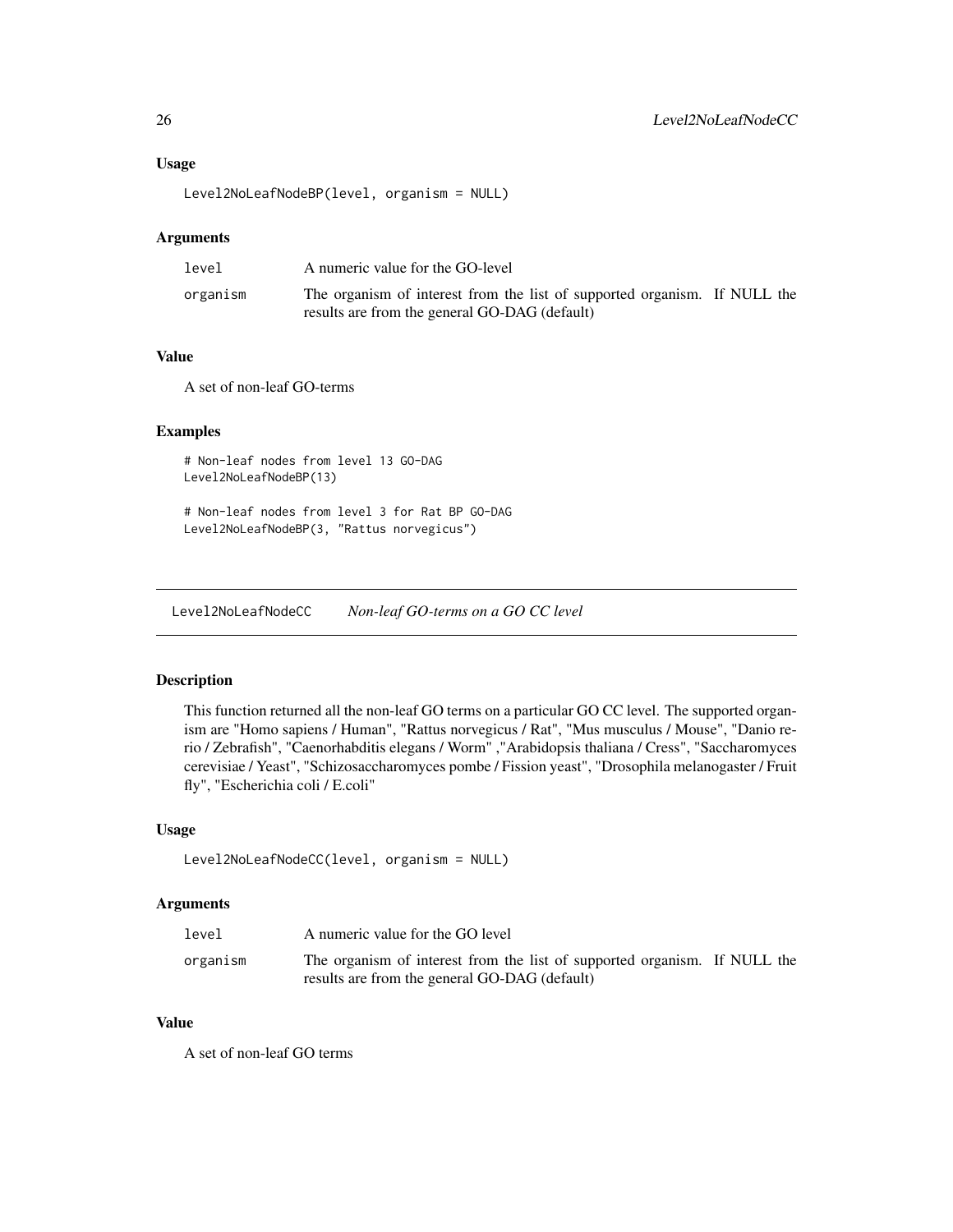# <span id="page-26-0"></span>Level2NoLeafNodeMF 27

#### Examples

```
# Non-leaf nodes from level 16 for Yeast CC GO-DAG
Level2NoLeafNodeCC(level = 16, "Yeast")
```

```
# Non-leaf nodes from level 10 for Mouse CC GO-DAG
Level2NoLeafNodeCC( 10, "Mus musculus")
```
Level2NoLeafNodeMF *Non-leaf GO-terms on a GO MF level*

# Description

This function returned all the non-leaf GO-terms on a particular GO MF level that are not. The supported organisms are "Homo sapiens / Human", "Rattus norvegicus / Rat", "Mus musculus / Mouse", "Danio rerio / Zebrafish", "Caenorhabditis elegans / Worm" ,"Arabidopsis thaliana / Cress", "Saccharomyces cerevisiae / Yeast", "Schizosaccharomyces pombe / Fission yeast", "Drosophila melanogaster / Fruit fly", "Escherichia coli / E.coli".

# Usage

```
Level2NoLeafNodeMF(level, organism = NULL)
```
# Arguments

| level    | A numeric value for the GO-level                                                  |
|----------|-----------------------------------------------------------------------------------|
| organism | The organism of interest from the list of supported organism. If null the results |
|          | are from the general GO-DAG (default)                                             |

# Value

A set of non-leaf GO-terms

```
# Non-leaf nodes on level 15
Level2NoLeafNodeMF(15)
# Non-leaf nodes from level 10 for Rat MF GO-DAG
```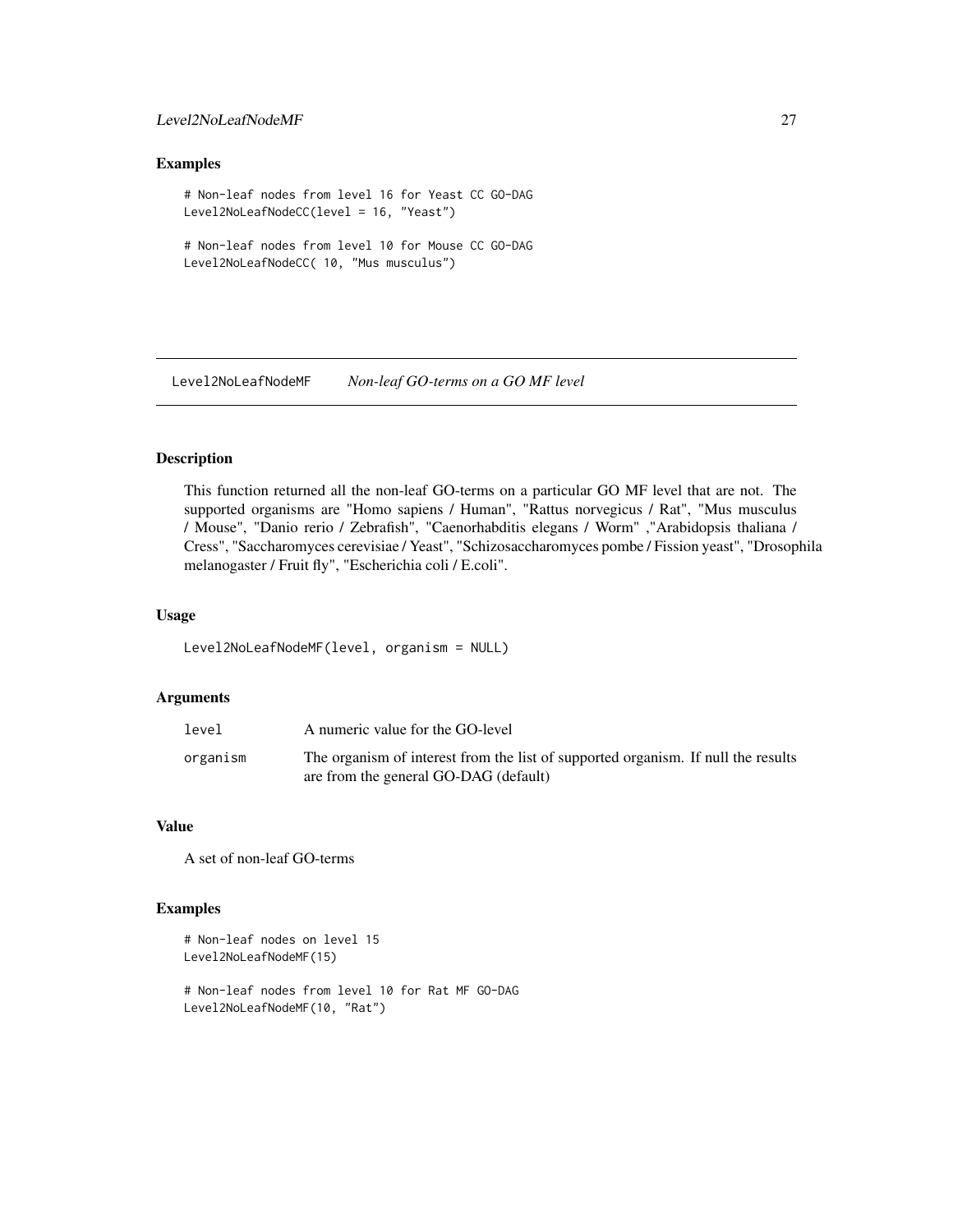<span id="page-27-0"></span>Level2RegularNodeBP *Regular nodes from a GO BP level*

#### Description

The function retrieves the Regular nodes (RNs) from a GO-level. RNs are those GO-terms which have all their children term in the next GO-level (i.e level of parent + 1). If the optional parameter "organism" is missing then the result will be from the general GO tree instead of from a particular organism. The supported organisms are "Homo sapiens / Human", "Rattus norvegicus / Rat", "Mus musculus / Mouse", "Danio rerio / Zebrafish", "Caenorhabditis elegans / Worm" ,"Arabidopsis thaliana / Cress", "Saccharomyces cerevisiae / Yeast", "Schizosaccharomyces pombe / Fission yeast", "Drosophila melanogaster / Fruit fly", "Escherichia coli / E.coli".

# Usage

```
Level2RegularNodeBP(level, organism = NULL)
```
#### Arguments

| level    | A numeric value for the GO-level                      |
|----------|-------------------------------------------------------|
| organism | Organism of interest that is supported by the package |

#### Value

Regular nodes from the GO-level

#### Examples

```
# Regular nodes on level 3
Level2RegularNodeBP(level = 3, organism = "Human" )
# Regular nodes on level 6
Level2RegularNodeBP(level = 6, organism = "Mus musculus" )
```
Level2RegularNodeCC *Regular nodes from a GO CC level*

# Description

The function retrieves the Regular nodes (RNs) from a GO-level. RNs are those GO-terms which have all their children in the next GO-level (i.e level  $=$  level of parent  $+ 1$ ). If the optional parameter "organism" is missing then the result will be from the general GO tree instead of from a particular organism. The supported organisms are "Homo sapiens / Human", "Rattus norvegicus / Rat", "Mus musculus / Mouse", "Danio rerio / Zebrafish", "Caenorhabditis elegans / Worm" ,"Arabidopsis thaliana / Cress", "Saccharomyces cerevisiae / Yeast", "Schizosaccharomyces pombe / Fission yeast", "Drosophila melanogaster / Fruit fly", "Escherichia coli / E.coli".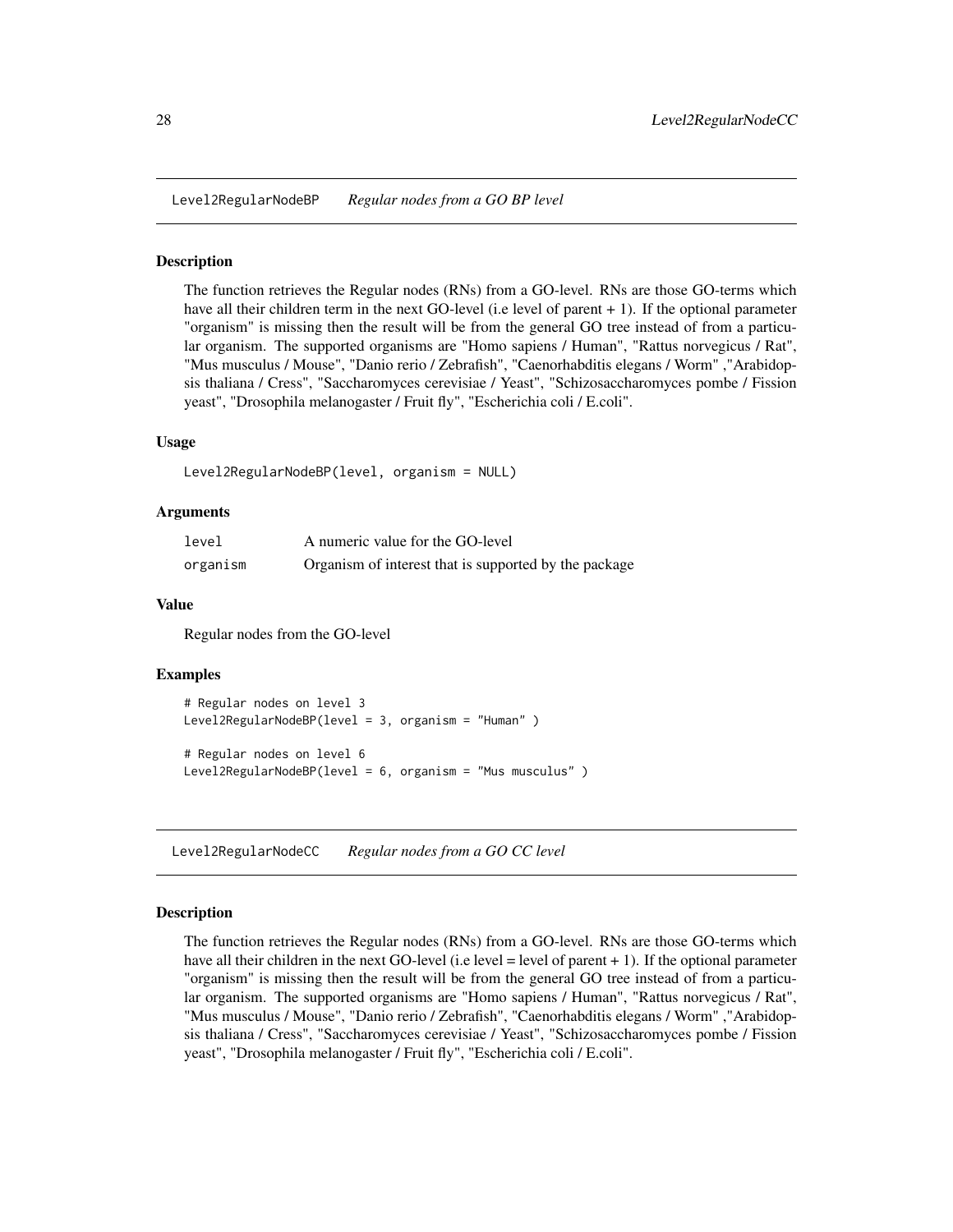# <span id="page-28-0"></span>Level2RegularNodeMF 29

# Usage

Level2RegularNodeCC(level, organism = NULL)

#### Arguments

| level    | A numeric value for the GO-level                      |
|----------|-------------------------------------------------------|
| organism | Organism of interest that is supported by the package |

# Value

Regular nodes from the GO-level

# Examples

```
# Regualar nodes on level 5
Level2RegularNodeCC(level = 5, organism = "Yeast")
# Regular nodes on level 9
```

```
Level2RegularNodeCC(level = 9, organism = "Rat")
```
Level2RegularNodeMF *Regular nodes from a GO MF level*

# **Description**

The function retrieves the Regular nodes (RNs) from a GO-level. RNs are those GO-terms which have all their children in the next GO-level (i.e level  $=$  level of parent  $+ 1$ ). If the optional parameter "organism" is missing then the result will be from the general GO tree instead of from a particular organism. The supported organisms are "Homo sapiens / Human", "Rattus norvegicus / Rat", "Mus musculus / Mouse", "Danio rerio / Zebrafish", "Caenorhabditis elegans / Worm" ,"Arabidopsis thaliana / Cress", "Saccharomyces cerevisiae / Yeast", "Schizosaccharomyces pombe / Fission yeast", "Drosophila melanogaster / Fruit fly", "Escherichia coli / E.coli".

# Usage

```
Level2RegularNodeMF(level, organism = NULL)
```
#### Arguments

| level    | A numeric value for the GO-level                      |
|----------|-------------------------------------------------------|
| organism | Organism of interest that is supported by the package |

### Value

Regular nodes from the GO-level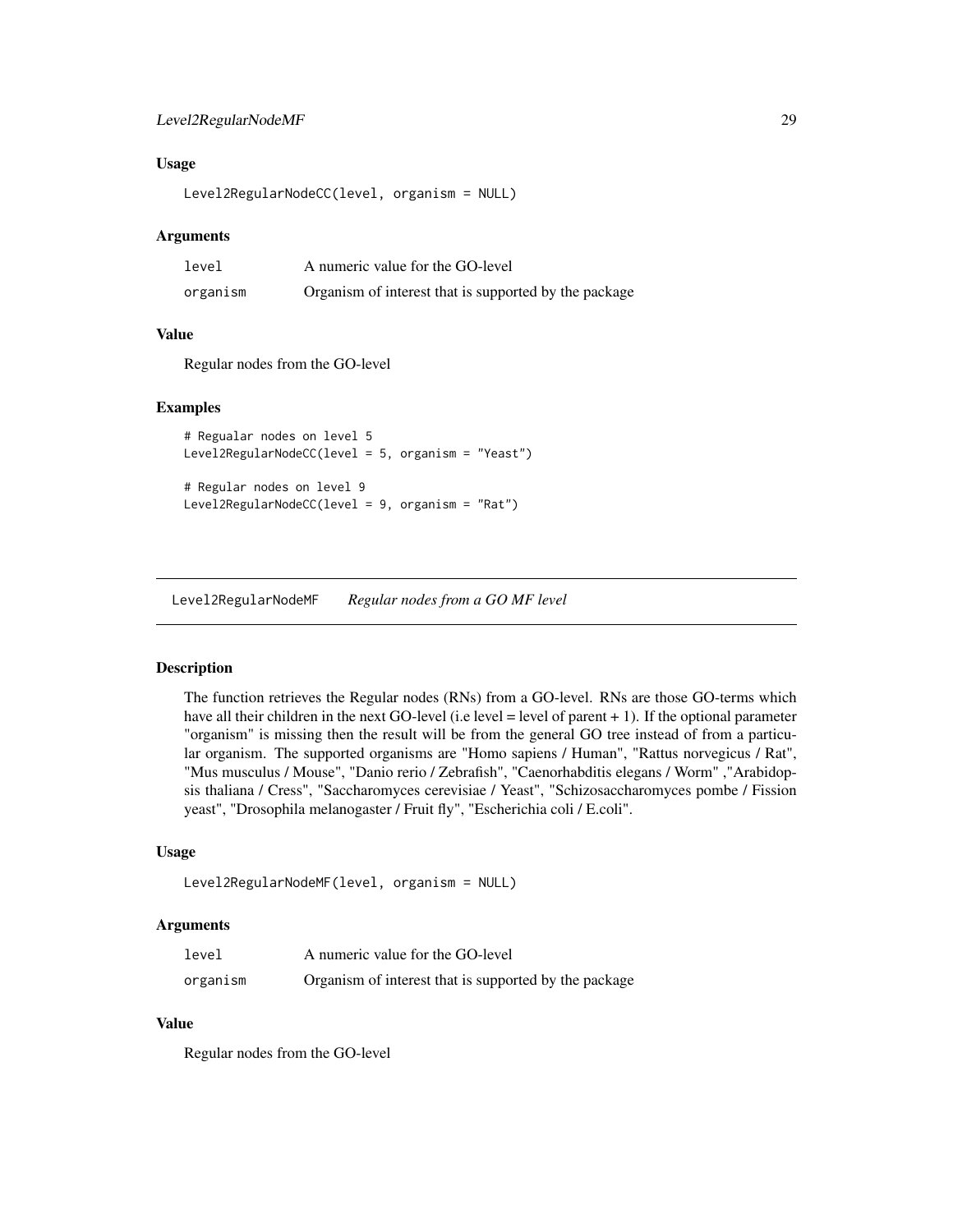# Examples

```
# Regular nodes on level 3
Level2RegularNodeMF(level = 3, organism = "Human" )
# Regular nodes on level 6
Level2RegularNodeMF(level = 6, organism = "MUS MUSCULUS" )
```
prioritizedGOTerms *prioritization of a lists of GO-terms*

# Description

Given a vector of GO-terms, this function prioritizes the GO-terms by expoiting the structure of a DAG. Starting from the GO-term on the highest level and searching all the paths to the root node iteratively. If any GO-terms in the input vector are found along this path, these GO-terms are removed. This is because the GO-term at the end of a path is more specific than the GOterms along the path. For an organism, the GO-terms of that organism are used for the prioritization. The supported organisms are "Homo sapiens / Human", "Rattus norvegicus / Rat", "Mus musculus / Mouse", "Danio rerio / Zebrafish", "Caenorhabditis elegans / Worm" ,"Arabidopsis thaliana / Cress", "Saccharomyces cerevisiae / Yeast", "Schizosaccharomyces pombe / Fission yeast", "Drosophila melanogaster / Fruit fly", "Escherichia coli / E.coli".

#### Usage

```
prioritizedGOTerms(lst = NULL, organism = NULL, sp = TRUE, domain = "BP")
```
#### **Arguments**

| lst      | The GO ids we want to prioritize.                                                                                                                                                                                             |
|----------|-------------------------------------------------------------------------------------------------------------------------------------------------------------------------------------------------------------------------------|
| organism | If organism is given then only the gene association GO-terms of that organ-<br>ism are considered during the prioritization otherwise, all the (non-retired) GO-<br>terms from a particular ontology are used in the ranking. |
| sp       | If the argument "sp" is TRUE, only shortest paths are used, otherwise all paths                                                                                                                                               |
| domain   | Ontology of the GO-terms. The default is BP.                                                                                                                                                                                  |

# Value

A list containing the prioritize GO-terms, their ranking, original GO-terms and their GO-levels is given.

```
Terms <-c("GO:0000278", "GO:0006414","GO:0022403","GO:0006415","GO:0006614",
 "GO:0045047","GO:0022411","GO:0001775","GO:0046649","GO:045321")
prioritizedGOTerms(Terms, organism = "Human", sp=TRUE, domain = "BP")
```
<span id="page-29-0"></span>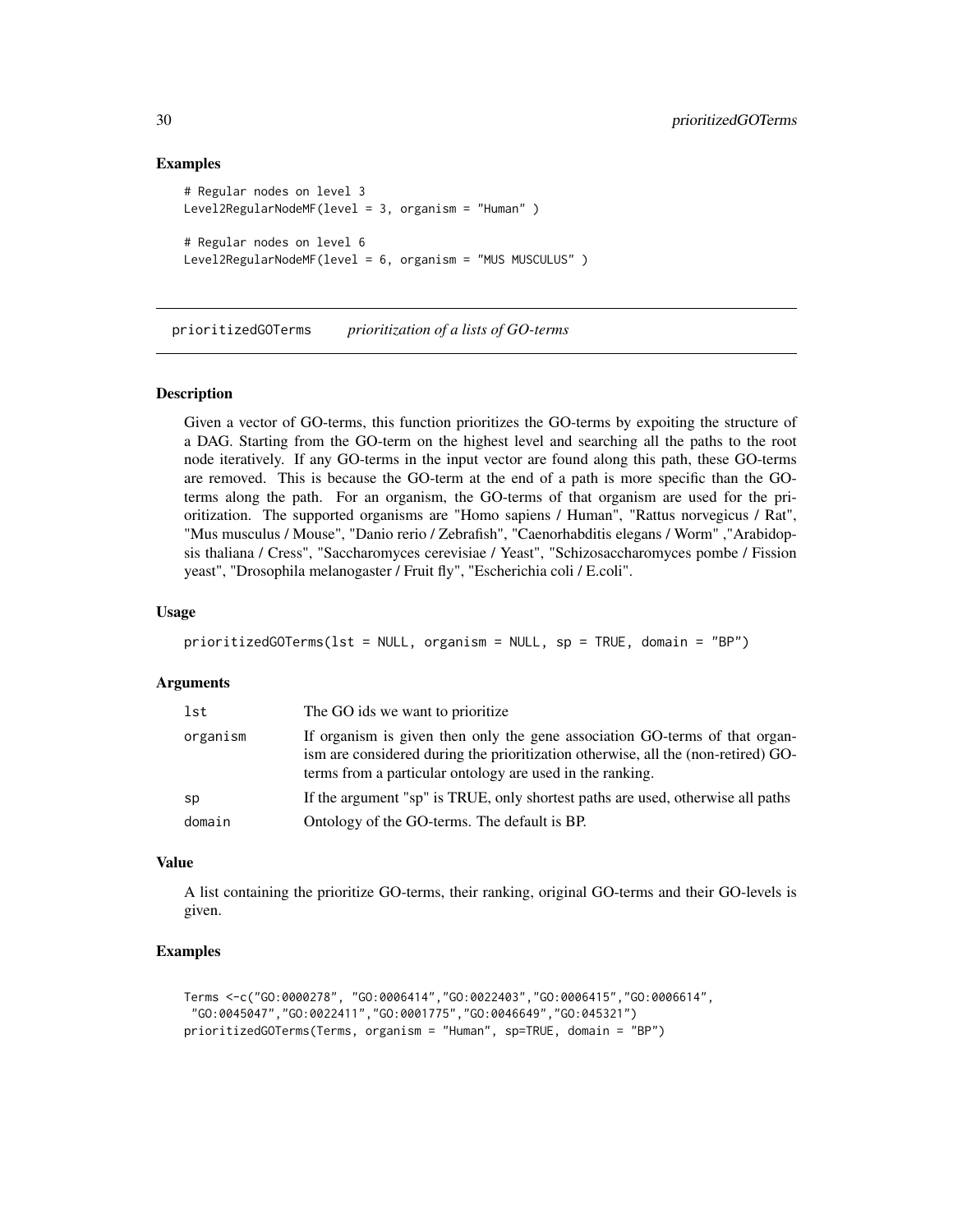<span id="page-30-0"></span>

scoreRankingGO provides ranking for a given list of GO-terms according to a score.

# Usage

scoreRankingGO(goterm, domain = "BP", plot = TRUE)

# Arguments

| goterm | A list of GO-terms to be ordered                                                 |
|--------|----------------------------------------------------------------------------------|
| domain | The ontology of the GO-terms. The default is "BP"                                |
| plot   | If FALSE the visualisation of the ordering is not provided. The default is TRUE. |

# Value

The function returns the ordered GO-terms, the indices corresponding to these GO-terms, the score of each GO-term and a plot of the visualization by default.

#### Examples

```
goterm <- c( "GO:0000278","GO:0006414","GO:0022403","GO:0006415",
"GO:0045047","GO:0072599","GO:0006613","GO:0000184","GO:0070972",
"GO:0006413","GO:0000087","GO:0000280","GO:0000279","GO:0006612",
"GO:0000956","GO:0048285","GO:0019080","GO:0019083",
"GO:0006402","GO:0032984","GO:0006401","GO:0072594","GO:0019058",
"GO:0051301","GO:0016071","GO:0006412","GO:0002682","GO:0022411",
"GO:0006614")
```

```
#The GO-terms in the list are ordered according to a score
scoreRankingGO(goterm = goterm, domain = "BP", plot = TRUE)
```
visRDAGBP *Species-specific biological process GO-DAG*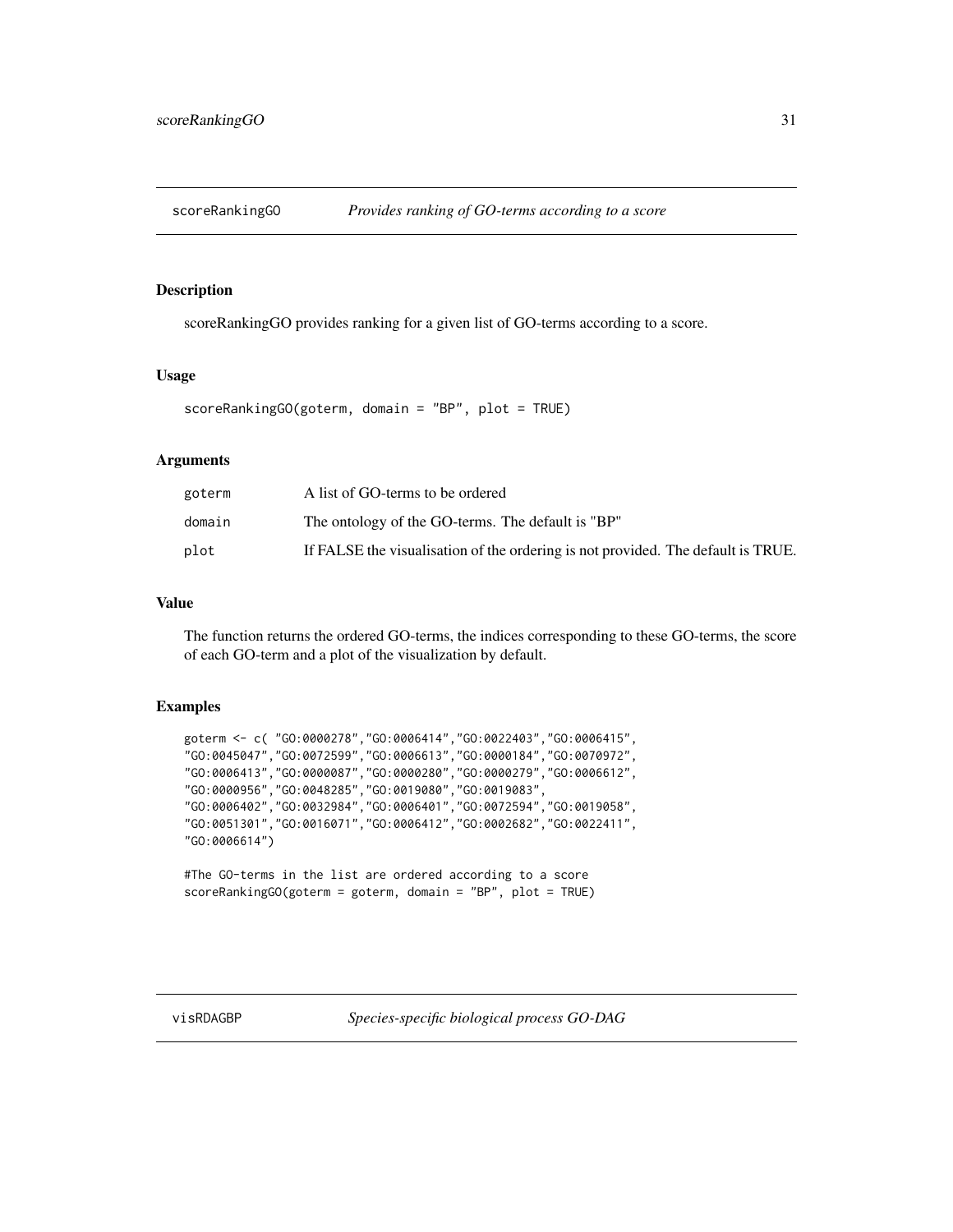A sub-dag of biological process terms for a certain species e.g DAG of the gene association GOterms for Arabidopsis thaliana. The label "J","R" and "L" on the right side of the plot gives the number of connections between the regular node (RN) on the level and the nodes right below it (RN are nodes that have all their children nodes represented in the next level) .The supported organisms are "Homo sapiens / Human", "Rattus norvegicus / Rat", "Mus musculus / Mouse", "Danio rerio / Zebrafish", "Caenorhabditis elegans / Worm" ,"Arabidopsis thaliana / Cress", "Saccharomyces cerevisiae / Yeast", "Schizosaccharomyces pombe / Fission yeast", "Drosophila melanogaster / Fruit fly", "Escherichia coli / E.coli".

#### Usage

visRDAGBP(organism, plot = TRUE)

#### **Arguments**

| organism | The organism supported by the package. Both the scientific / common name of<br>the organism can be use to derive the Sub-DAG. If this argument is "BP" the<br>reduced BP GO-DAG is visualised. |
|----------|------------------------------------------------------------------------------------------------------------------------------------------------------------------------------------------------|
| plot     | If TRUE, both the reduced DAG and the GO-terms contained in each node are<br>derived                                                                                                           |

# Value

A list containing the plot of the DAG and all the GO terms presents in each node

```
# Reduced GO-DAG for Human
visRDAGBP(organism = "Homo sapiens")
# Reduced GO-DAG for Rat
visRDAGBP(organism = "Rat")
# RN GO-terms on level 2 can be access as follows
visRDAGBP(organism = "Human", plot = FALSE)$"L2 RN"
# JN GO-terms on level 16 can be access as follows
visRDAGBP(organism = "Human", plot = FALSE)$"L16 JN"
# LN GO-terms on level 18 can be access as follows
visRDAGBP(organism = "Human", plot = FALSE)$"L18 LN"
```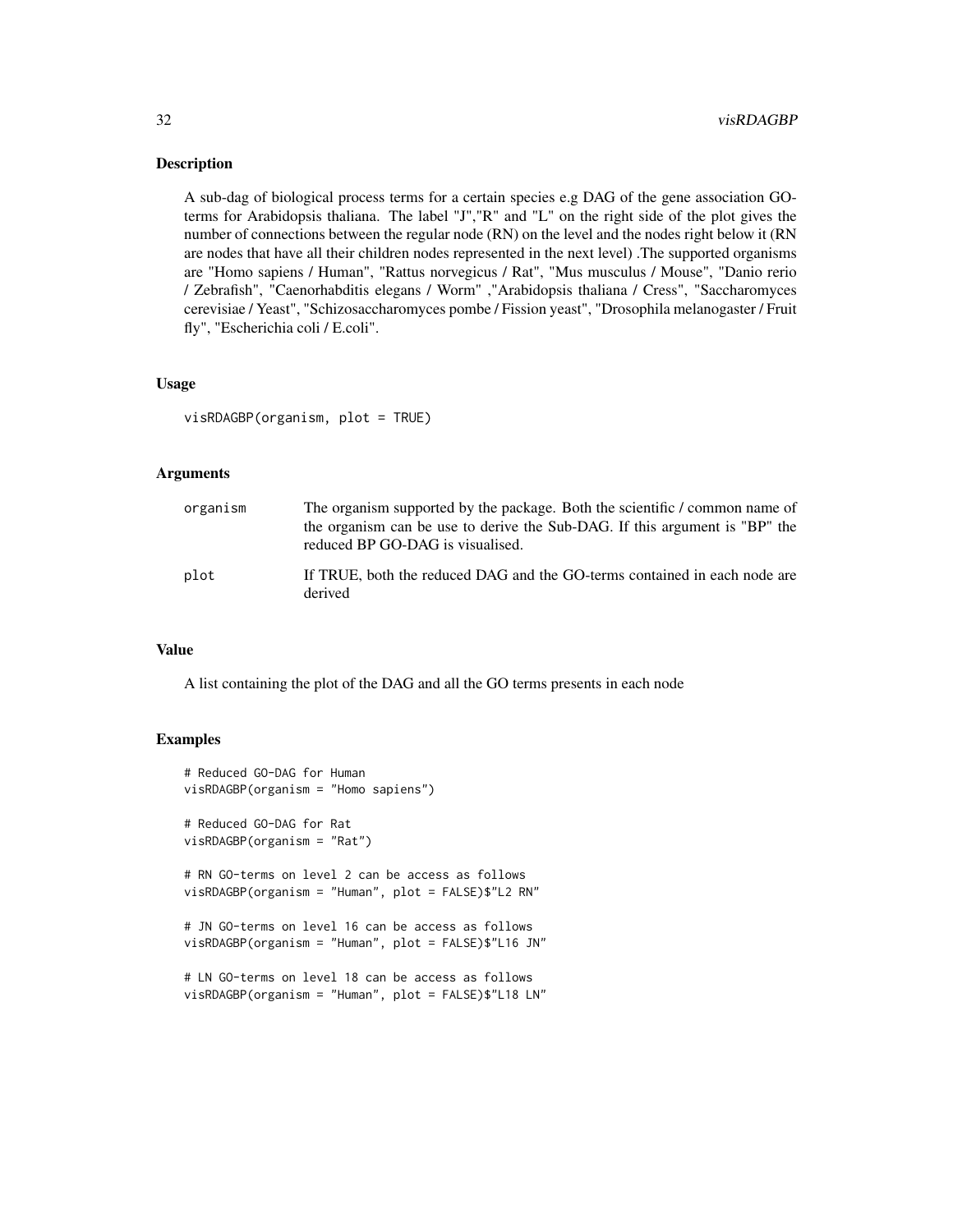<span id="page-32-0"></span>

A sub-dag of cellular component terms for a certain species e.g DAG of the gene association terms for Arabidopsis thaliana.The label "J","R" and "L" on the right side of the plot gives the number of connections between the regular node (RN) on the level and the nodes right below it (RN are nodes that have all their children nodes represented in the next level). The supported organisms are "Homo sapiens / human", "Rattus norvegicus / Rat", "Mus musculus / Mouse", "Danio rerio / Zebrafish", "Caenorhabditis elegans / Worm" ,"Arabidopsis thaliana / cress", "Saccharomyces cerevisiae / Yeast", "Schizosaccharomyces pombe / Fission yeast", "Drosophila melanogaster / Fruit fly", "Escherichia coli / E.coli".

# Usage

visRDAGCC(organism, plot = TRUE)

# Arguments

| organism | The organism supported by the package. Both the scientific / common name of         |
|----------|-------------------------------------------------------------------------------------|
|          | the organism can be use to derive the Sub-DAG. If this argument is "CC" the         |
|          | general CC GO-DAG is visualised.                                                    |
| plot     | If TRUE, both the reduced DAG and the GO-terms contained in each node is<br>derived |

#### Value

A list containing the plot of the DAG and all the GO-terms presents in each node

```
# Reduced GO-DAG for Arabidopsis thaliana
visRDAGCC(organism = "Arabidopsis thaliana")
# Reduced GO-DAG for Saccharomyces cerevisiae
visRDAGCC(organism = "Worm")
# RN GO-terms on level 2 can be access as follows
visRDAGCC(organism = "Human", plot = FALSE)$"L2 RN"
# JN GO-terms on level 12 can be access as follows
visRDAGCC(organism = "Human", plot = FALSE)$"L12 JN"
# LN GO-terms on level 16 can be access as follows
visRDAGCC(organism = "Human", plot = FALSE)$"L16 LN"
```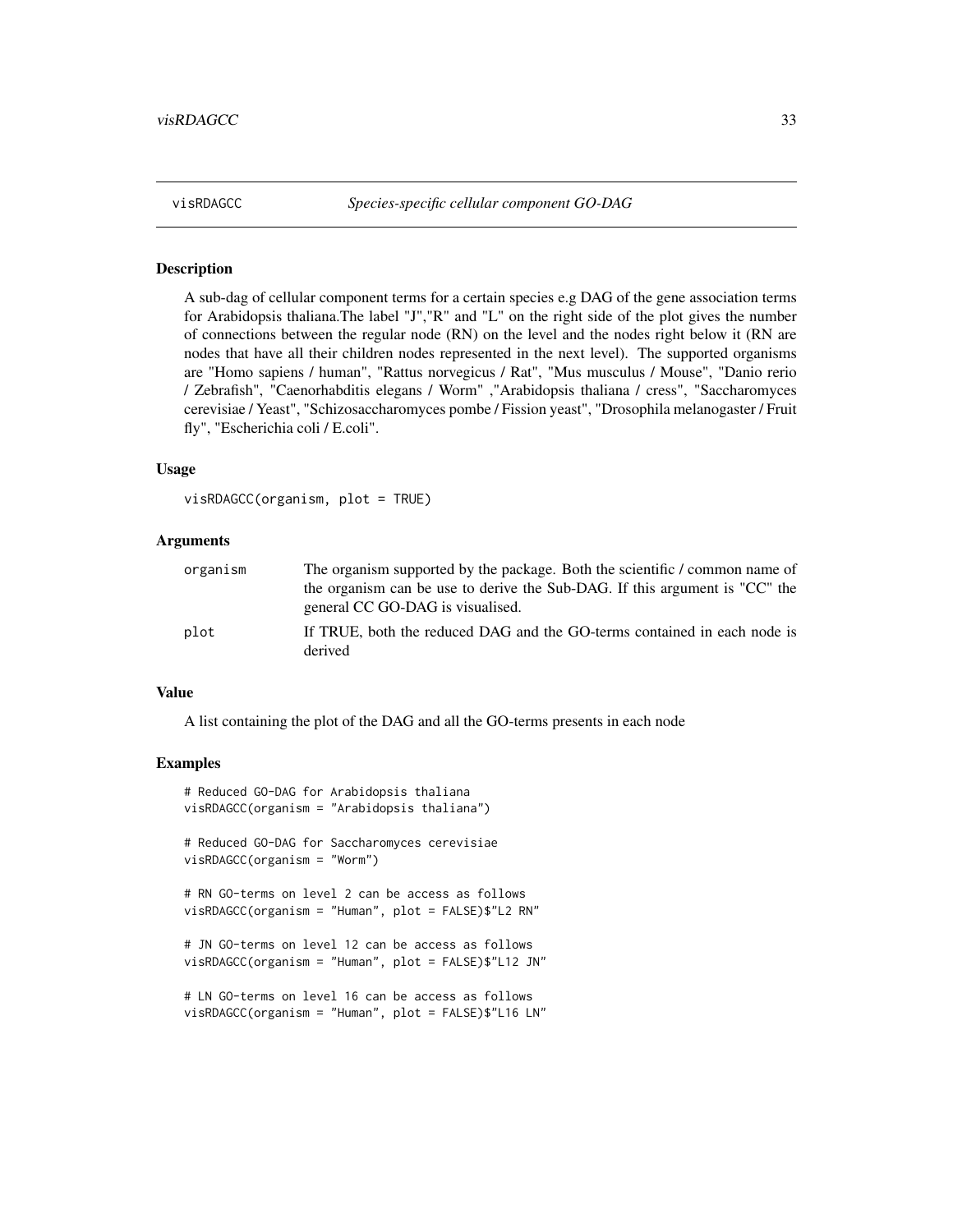A sub-dag of molecular function terms for a certain species e.g DAG of the gene association GOterms for Arabidopsis thaliana. The label "J","R" and "L" on the right side of the plot gives the number of connections between the regular node (RN) on the level and the nodes right below it (RN are nodes that have all their children nodes represented in the next level). The supported organisms are "Homo sapiens / Human", "Rattus norvegicus / Rat", "Mus musculus / Mouse", "Danio rerio / Zebrafish", "Caenorhabditis elegans / Worm" ,"Arabidopsis thaliana / Cress", "Saccharomyces cerevisiae / Yeast", "Schizosaccharomyces pombe / Fission yeast", "Drosophila melanogaster / Fruit fly", "Escherichia coli / E.coli".

# Usage

visRDAGMF(organism, plot = TRUE)

# Arguments

| organism | The organism supported by the package. Both the scientific / common name of<br>the organism can be use to derive the Sub-DAG. If this argument is "MF" the<br>reduced MF GO-DAG is visualised. |
|----------|------------------------------------------------------------------------------------------------------------------------------------------------------------------------------------------------|
| plot     | If TRUE, both the reduced DAG and the GO-terms contained in each node is<br>derived                                                                                                            |

#### Value

A list containing the plot of the DAG and all the GO terms presents in each node

```
# Reduced GO-DAG for Zebrafish
visRDAGMF(organism = "Zebrafish")
# Reduced GO-DAG for Caenorhabditis elegans
visRDAGMF(organism = "Caenorhabditis elegans")
# RN GO-terms on level 1 can be access as follows
visRDAGMF(organism = "Caenorhabditis elegans", plot = FALSE)$"L1 RN"
# JN GO-terms on level 9 can be access as follows
visRDAGMF(organism = "Caenorhabditis elegans", plot = FALSE)$"L9 JN"
# LN GO-terms on level 14 can be access as follows
visRDAGMF(organism = "Caenorhabditis elegans", plot = FALSE)$"L14 LN"
```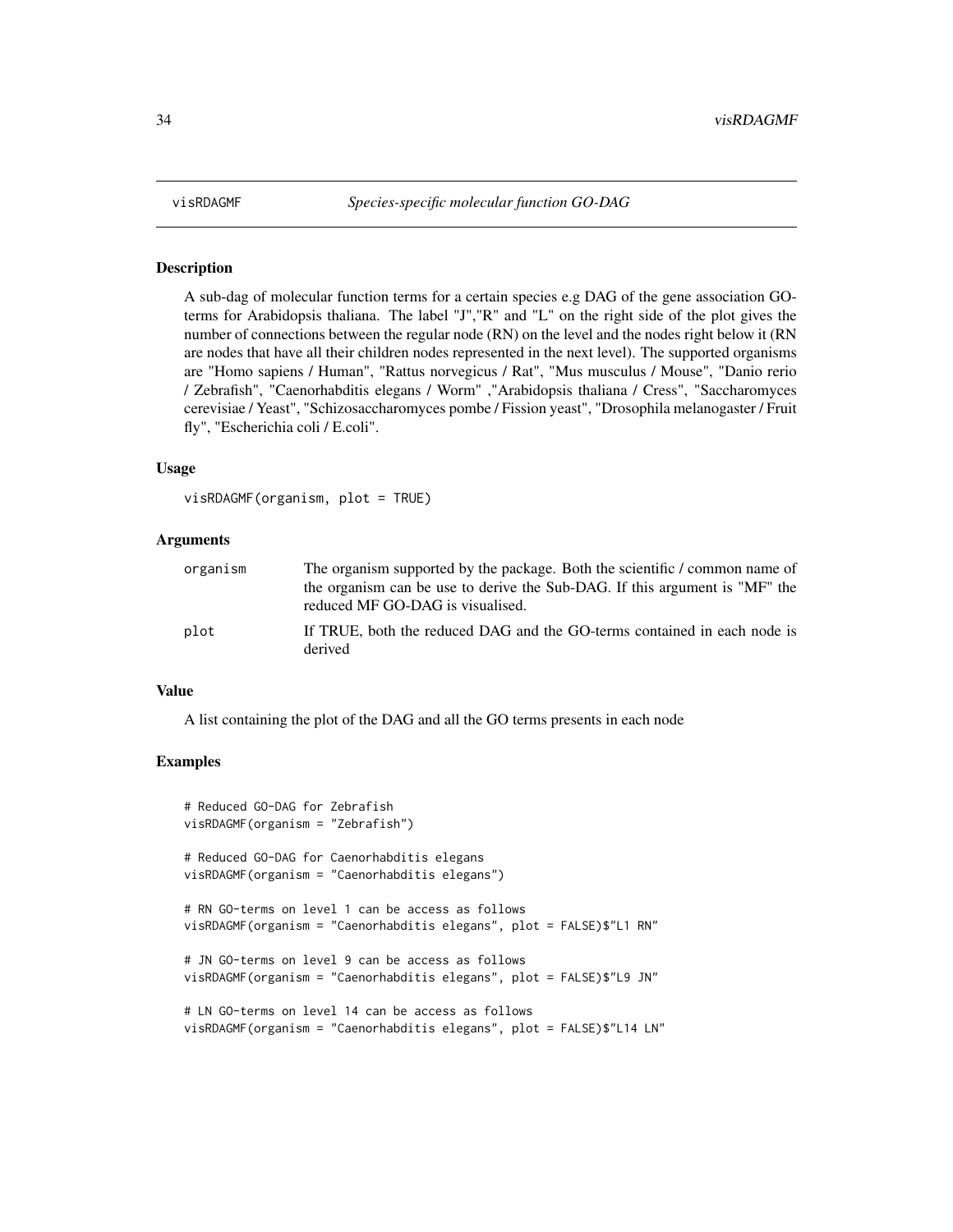<span id="page-34-0"></span>visRsubDAGBP *Visualise the GO-DAG for a specific organism based on certain GOterms*

# Description

A category in the organism specific DAG is regarded as important if it contains at least one GOterms from the vector supplied. The function does not visualise the entire organism's DAG, it accepts a range of GO-terms and DAG categories that contains these GO-terms are visualise. We refer to these categories as the important and everything else is faded out. The supported organisms are "Homo sapiens / Human", "Rattus norvegicus / Rat", "Mus musculus / Mouse", "Danio rerio / Zebrafish", "Caenorhabditis elegans / Worm" ,"Arabidopsis thaliana / Cress", "Saccharomyces cerevisiae / Yeast", "Schizosaccharomyces pombe / Fission yeast", "Drosophila melanogaster / Fruit fly", "Escherichia coli / E.coli".

# Usage

visRsubDAGBP(goterm, organism)

#### Arguments

| goterm   | A vector of biological process GO-terms                                                                                                         |
|----------|-------------------------------------------------------------------------------------------------------------------------------------------------|
| organism | The organism whose DAG we want to visualise based on the GO-terms supplied.<br>If this argument is "BP" the general reduced GO BP tree is used. |

# Value

Returns a plot highlighting the important categories i.e. the categories containing the GO-terms of interest

```
Terms <- c("GO:0000278", "GO:0006414","GO:0022403","GO:0006415",
"GO:0006614","GO:0045047","GO:0072599","GO:0000279")
```

```
# Visualised Human GO-DAG based on the GO-terms given
visRsubDAGBP(goterm = Terms, organism = "Human")
```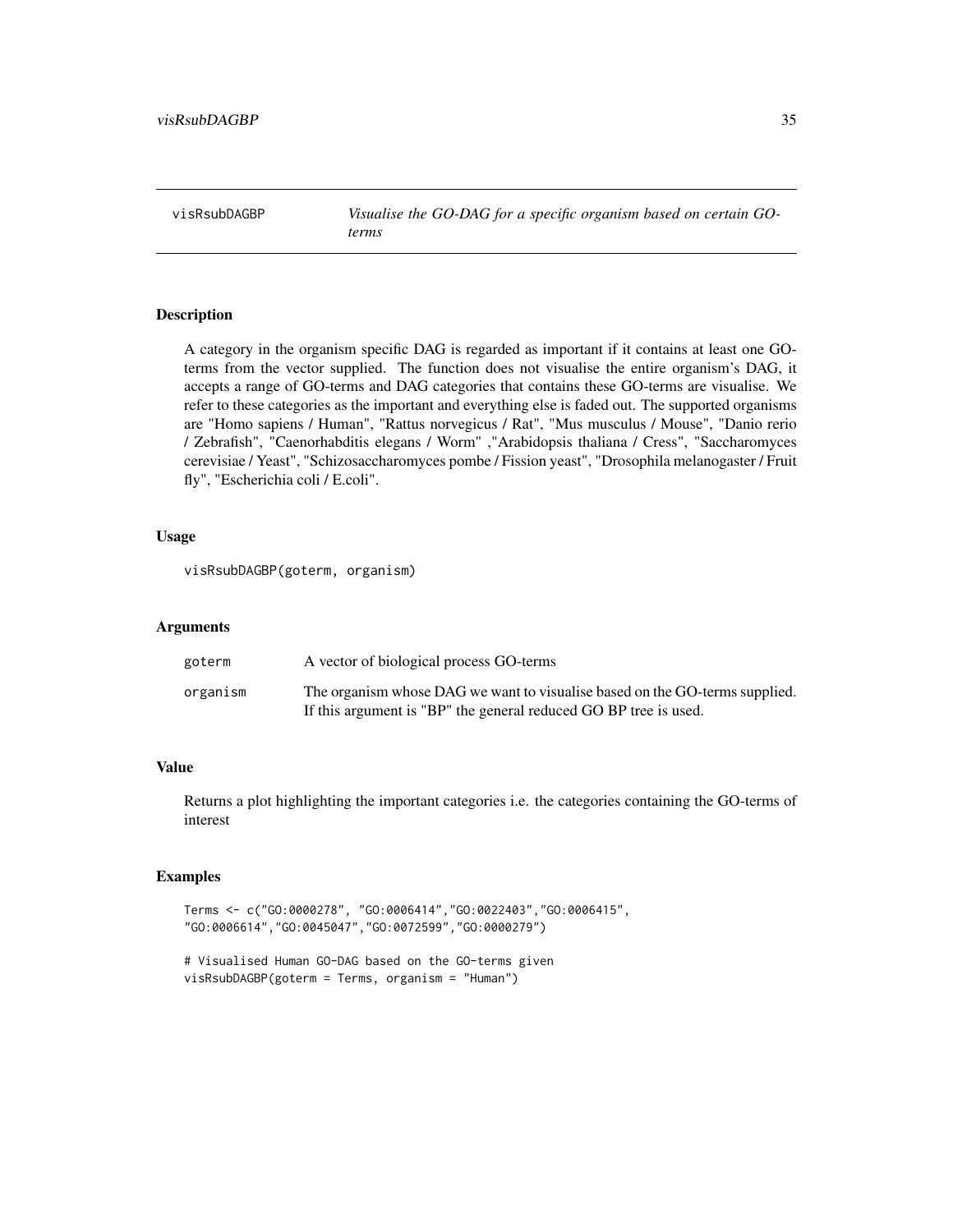<span id="page-35-0"></span>visRsubDAGCC *Visualise the GO-DAG for a specific organism based on certain GOterms*

# Description

A category in the organism-specific DAG is regarded as important if it contains at least one GOterms from the vector given. The function does not visualise the entire organism's DAG, it accepts a range of GO-terms and DAG categories that contains these GO-terms are visualise. We refer to these categories as the important and everything else is faded out. The supported organisms are "Homo sapiens / Human", "Rattus norvegicus / Rat", "Mus musculus / Mouse", "Danio rerio / Zebrafish", "Caenorhabditis elegans / Worm" ,"Arabidopsis thaliana / Cress", "Saccharomyces cerevisiae / Yeast", "Schizosaccharomyces pombe / Fission yeast", "Drosophila melanogaster / Fruit fly", "Escherichia coli / E.coli".

# Usage

visRsubDAGCC(goterm, organism)

# Arguments

| goterm   | A vector of cellular component GO-terms                                    |
|----------|----------------------------------------------------------------------------|
| organism | The organism whose DAG we want to visualise based on the GO-terms supplied |

#### Value

Returns a plot highlighting the important categories i.e. the categories containing the GO-terms of interest. If this argument is "CC" the general reduced GO CC tree is used.

### Examples

# Visualised Human GO-DAG based on the GO-terms given Terms <- c("GO:0030054","GO:0045171","GO:0043204")

visRsubDAGCC(goterm = Terms, organism = "Human")

visRsubDAGMF *Visualise the GO-DAG for a specific organism based on certain GOterms*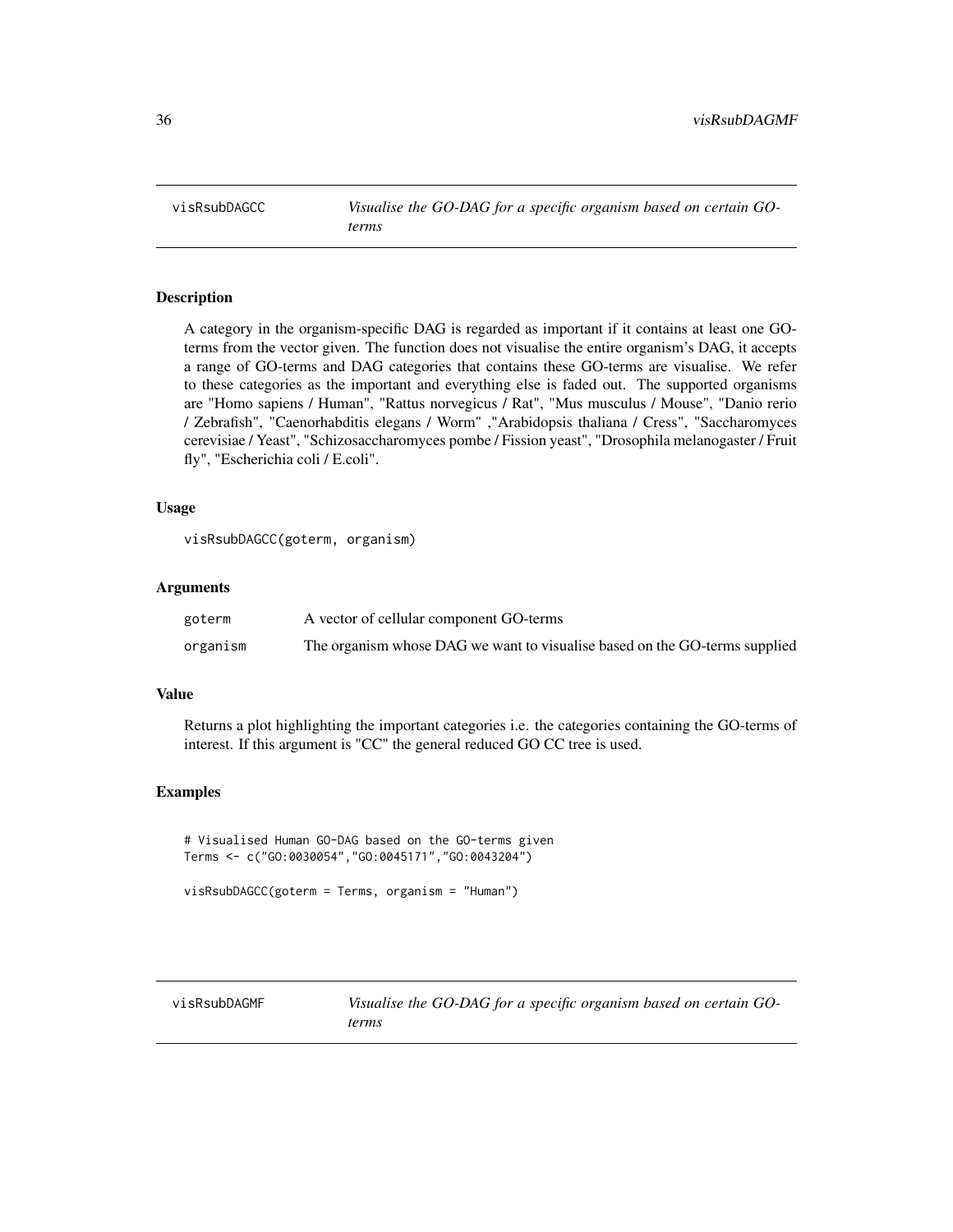# $visRsubDAGMF$  37

#### Description

A category in the organism-specific DAG is regarded as important if it contains at least one GOterms from the vector supplied. The function does not visualise the entire organism's DAG, it accepts a range of GO-terms and DAG categories that contains these GO-terms are visualise. We refer to these categories as the important and everything else is faded out. The supported organisms are "Homo sapiens / Human", "Rattus norvegicus / Rat", "Mus musculus / Mouse", "Danio rerio / Zebrafish", "Caenorhabditis elegans / Worm" ,"Arabidopsis thaliana / Cress", "Saccharomyces cerevisiae / Yeast", "Schizosaccharomyces pombe / Fission yeast", "Drosophila melanogaster / Fruit fly", "Escherichia coli / E.coli".

#### Usage

visRsubDAGMF(goterm, organism)

#### Arguments

| goterm   | A vector of molecular function GO-terms                                     |
|----------|-----------------------------------------------------------------------------|
| organism | The organism whose DAG we want to visualise based on the GO-terms supplied. |
|          | If this argument is "MF" the general reduced GO MF tree is used.            |

# Value

Returns a plot highlighting the important categories i.e. the categories containing the GO-terms of interest

```
Terms <- c("GO:0034040","GO:0008374" ,"GO:0003777","GO:0003674","GO:0015440","GO:0005464")
visRsubDAGMF(Terms, "Human")
```